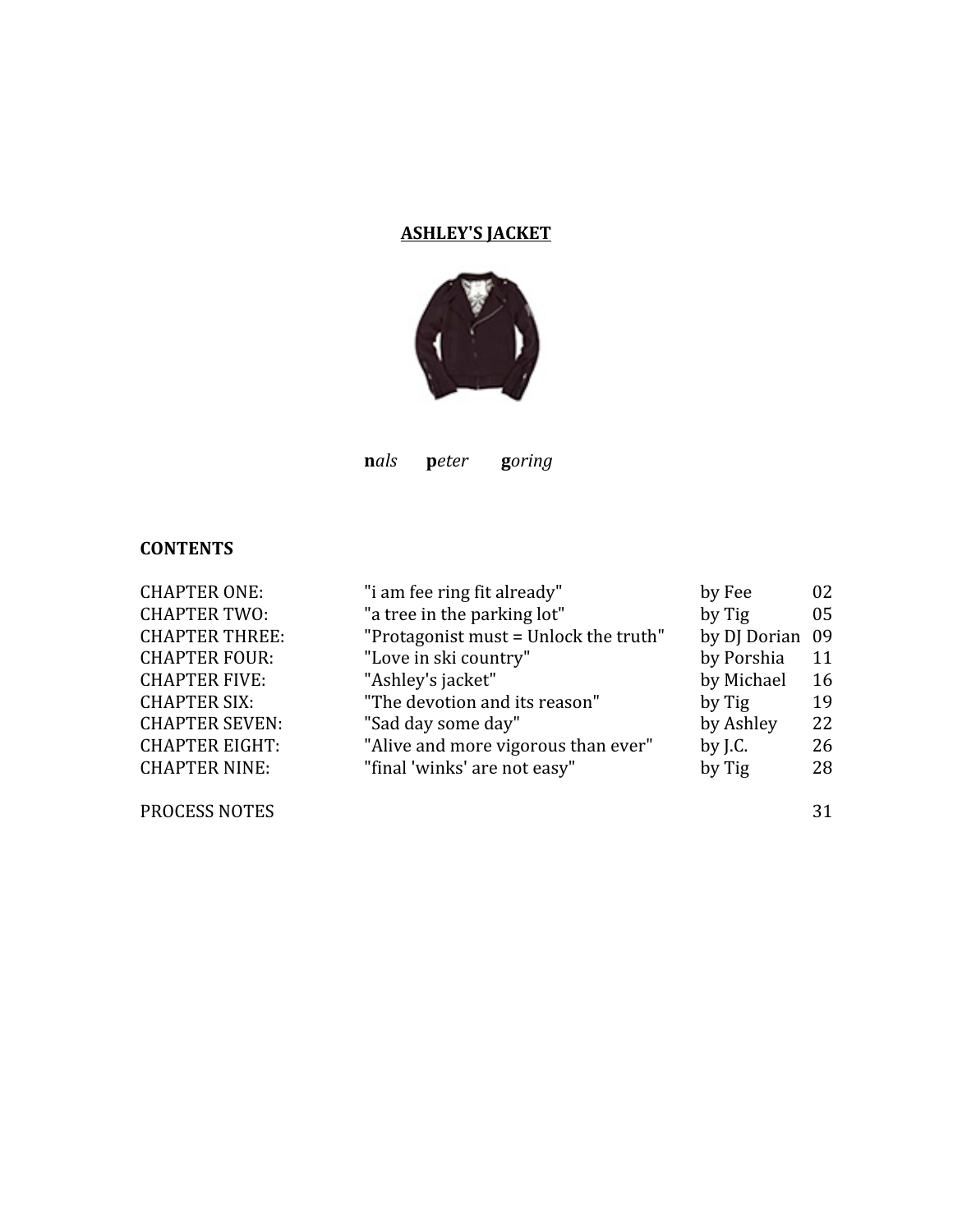#### **ASHLEY'S
JACKET**



**A
tree
in
the
parking
lot** *by
Tig*

Where did she get that coat? I'm wracking my brain trying to remember ...

one
with
roundish
leaves
,
a
tree
with
a
coat spread
over
a
bush
of
nettles

It is a dream image—a nightmare image— I have not the smallest doubt that the spray of this tree has fur- it is a tree without foundation, it lingers there -And sprays the fur with a small jet of pressurized steam

tree
and
the
coat
covered
with
mirrors tree
and
the
NIGHTMARE I want to remember how it happened. But why Why did I get involved at all? Sometimes

the
greatest
betrayals,
terribly
painful
though
they
may
be, become the source of the greatest spiritual growth.... So,
in
a
way,
Ashley,
'Thank
You.'"
Even
though I
was
only
thirteen
years
old
.

we
were
in
7th
grade.
Incidentally,
Woodlawn
Elem.
School was
torn
down
and
became
a
parking
lot;
A
tree
was
planted in
honor
of
the
recycling
winners,.
And
in
honor of
those
brave
folks
who
fly
into
the
storms They
gave
it
fur
cuffs
and
allowed
it
to
wear
a
coat in
the
rain.
This
is
where
Ashley
got
the
idea

I guess I should introduce myself... Well Hi I'm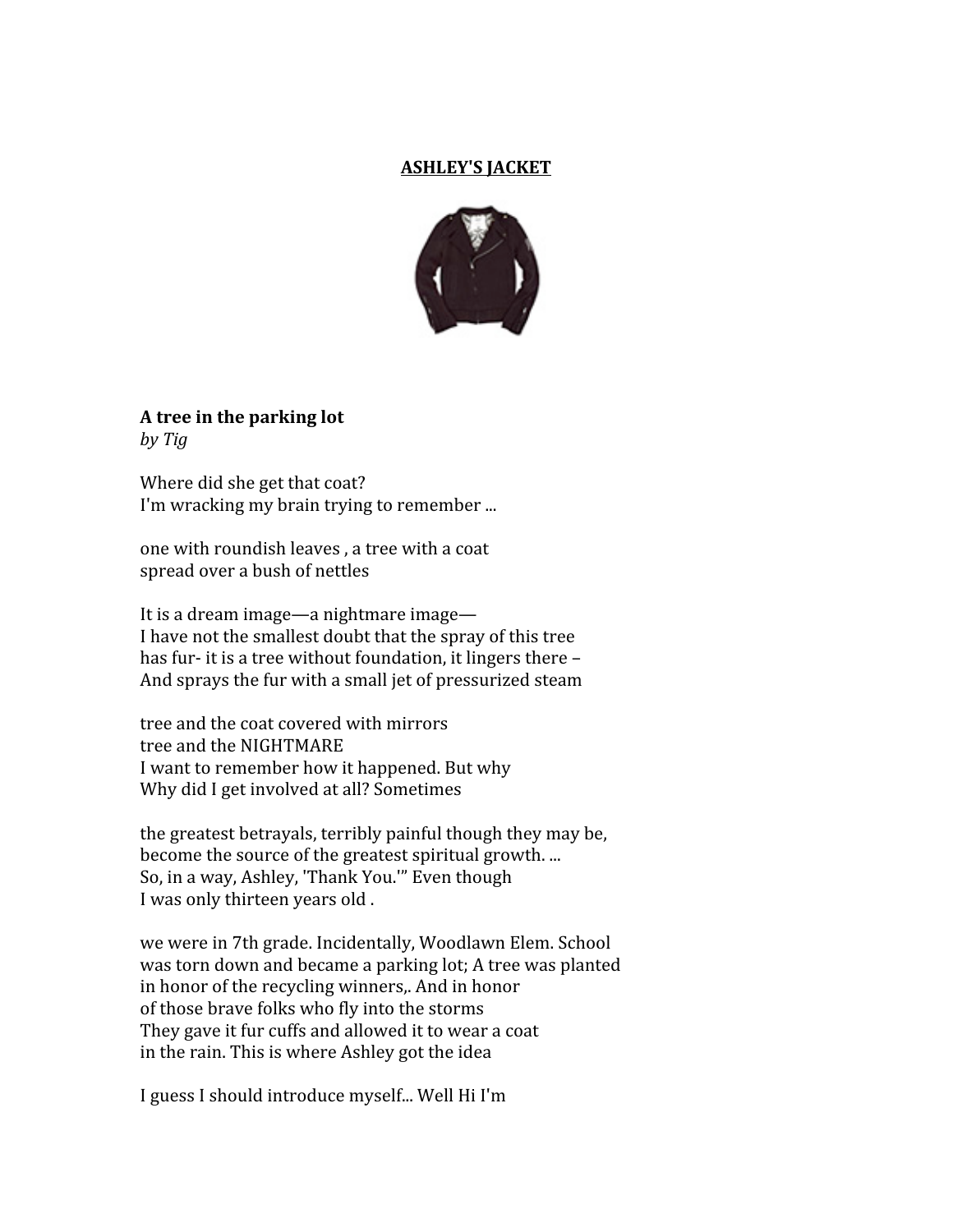Tig.....please god dont call me TigTrivers Before
I
met
Ashley,
I
created
a
journal
for
her I
have
always
been
able
to
sense
people feeling
my
whole
life
(good
and
bad)

somehow
I
knew
Ashley
understood Ashley
was gifted,
that
much
was
obvious
now;
it
explained
why she
could
read
signs
in
nature‐‐‐
When
she
saw the
tree
she
put
her
hand
to
her
mouth me:
whatts
up??
she
said,
nuthin
much.

Then
we
went
home
and
ate
fruit
and
watched
Bush become
the
43rd
president.
I
cried.
I
knew
Ashley was
thinking
about
something
scary, my
mind
was
just
blank.

that night i ahd a dream that i was in my friends car eating burger king and the damn dude tried to kill me, In
a
moment
of
synchronisity
this
giant
satan
puppet came
out
and
started
howlin'
You
know what The Coat is You know what
The
Coat
is

I was shit scared. I was praying. I woke up with my hand on
the
stove
with
3rd
degree
burns Ashley,
she
was
giving
me
a
strange
look, she
had
the
coat
on,
she
refused
to
take
it
off. I
said
to
myself,
"Okay,
fine,
whatever...

I healed up and let my hands heal up and I just feel ready man;
mentally
and
physically,
I
feel
ready, I went to the parking lot with my cell phone and called my parents. I walked up to the tree and grabbed a clump of
vines
that
were
hanging
down
and
there
was
a very
tiny
pink
spot
on
the
trunk
4.5
feet
up

I had a sharp drill I stuck a drill into the manifold waterline The
pink
dot
got
bigger,
until
it
wasn't
a
dot but
a
small
area
of
pink then,
it
wasn't
pink It
was
a
blue
explosion
with
the
sillouette
of
a
house
inside I
am
serious,
it
blew.

The
only
reason
I
was
saved
was
because
my
parents
showed
up just
in
time.
I
could
sense
Ashley's
presence
IT
WAS
NAGATIVE My
parents
were
freaking
out
and
the
doctors
had
to
give
me all
this
medicine
because
my
hand
where
so
sore
and
raw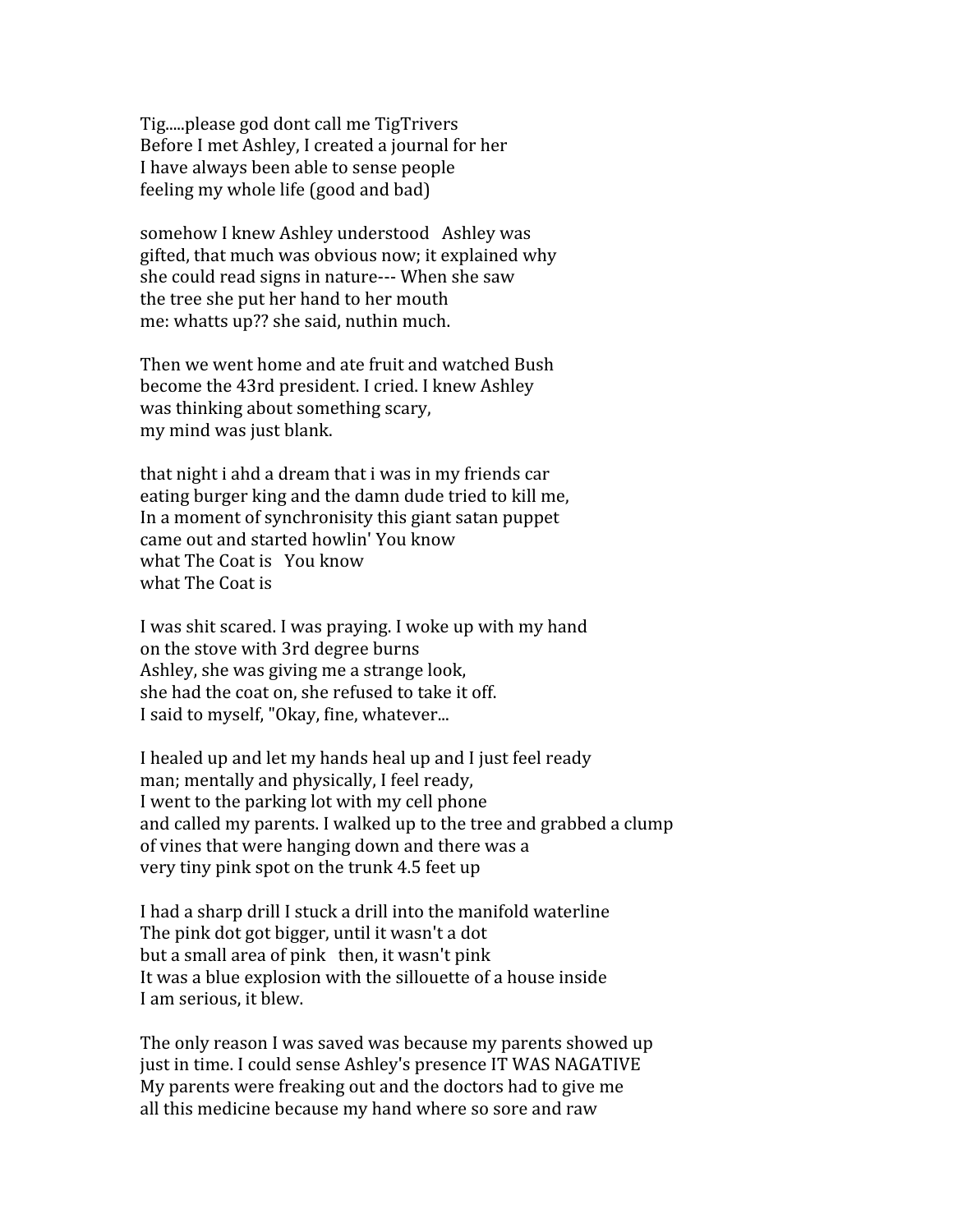where I held the drill in my left hand, my left hand was
on
fire!
Nothing
helped.
...

The
next
time
I
saw
Ashley
I
showed
her
easy
words written on pink paper Do not wear fur this is why with a picture of the explosion of the A-bomb on Hiroshima. Ashley
just
laughed
and
sang
i
LOVE
fur.
i
am
jealous of
the
furry
beasts.
i
hope
i
grow
a
fucking
FOXTAIL. This is my coat for a lifetime! ...

this
was
the
begininng
of
Jan.
Now
it
is
twenty
years later,
and
I
am
still
here.
Ashley
is
still
here but
I'm
sure
not
for
long.
because
the
coat
has
been
ruptured by
an
outside
source.
the
coat
has
been
disturbed,
our
fights are
getting
volatile

JC
is
gone
now
‐
he
passed
away
in
October
of
2003 Ashley
spends
most
of
her
time
in
her
bedroom pretending
college
is
a
bubble
far
away that she is floating 250 miles above us in the ... in
the
sky
coat
mass
in
a
coat
where
I
could
see I
could
see
a
maze

I
could
see
my
memory
of
Ashley
when that
oddest
time
that
January,
when
a
shy
kid
stuck a
drill
into
a
punky
little
heap‐leach
, into
the
manifold
waterline
.

in
the
maze
of
time
...
Seven
Lives. ~ASHLEY~, Tig, DJ Dorian, Porshia, Fee, jc
(R.I.P.)
&
Michael

pause
for
a
shot
in
high
definition. Ashley's
donning
some
black
angel
wings sound
of
the
dial
tone,
she
lets
loose
a
smile ... an open mouth with fur teeth and fur claws.

Seven
Lives.
we'll
keep
ringing seven
songs
we're
singing
as
a
full
chorus We'll just keep ringing the bell To
Save
Ashley TO
SAVE
US
ALL. sing
...
bells
ring,
until
that
day

when
the
call
is
finally
answered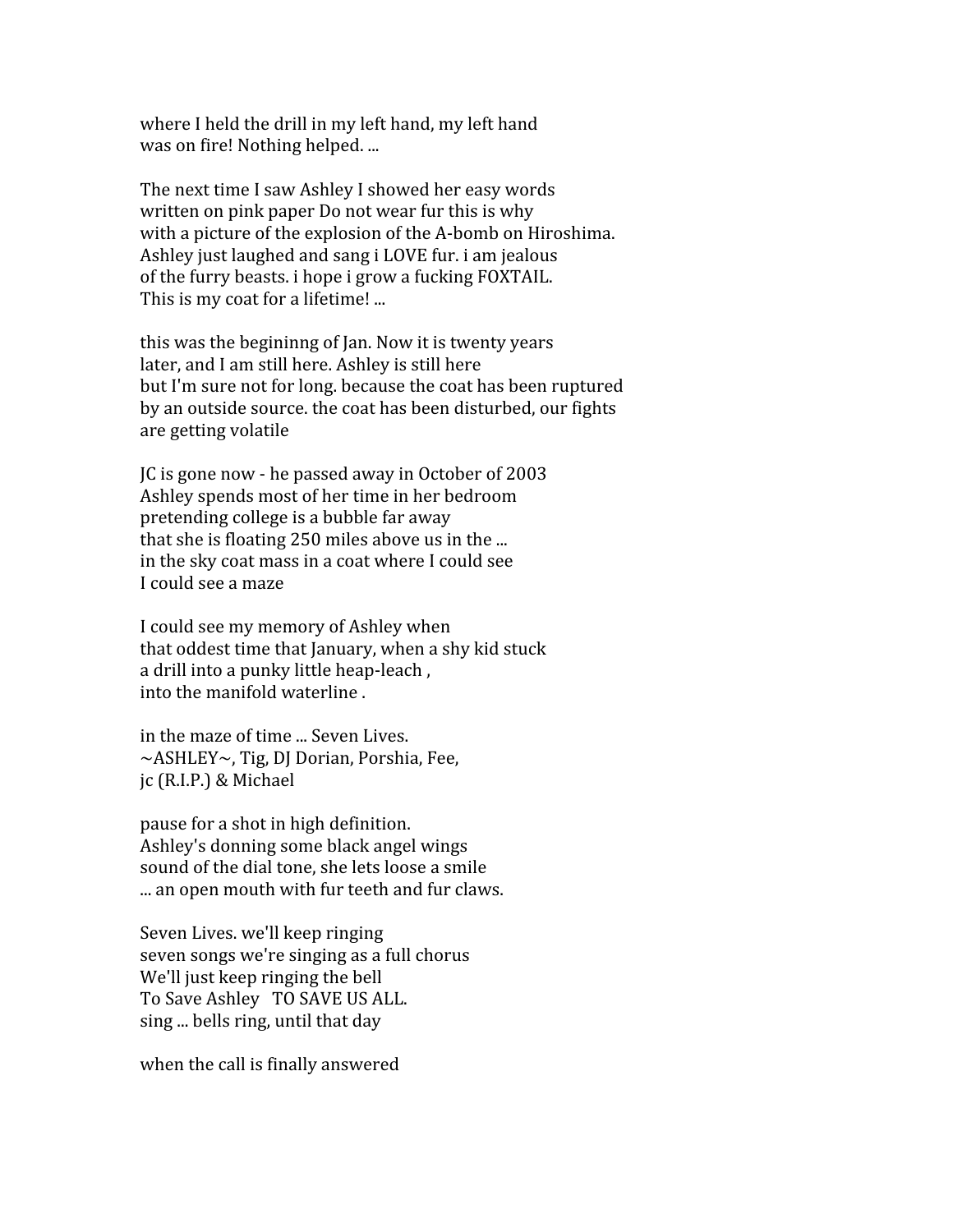#### **ASHLEY'S
JACKET**



**I
am
fee
ring
fit
already** *by
Fee*

I
am
"fee I
amfee.

Why is this bad? I am fee; i haven't seen ashley in forever,

\*I
am
Fee
\*
I
live
in
Glasgow
\*
I
Make music
\*
I
love
music\*
Im
in
Two
band's "fee and the urges" and "kenzie Mack" Read
on

I
met
everybody
in
Barranco, La
Candelaria,
Here
I
parted
with
my
god travel
buddy,
TB
Shoshone.
This
large
coyote has
come
with
me
all
the
way
from
Death Valley,
USA.
The
gang
stepped
off
the
bus Handshakes
all
around,
as
well
as
embraces.

the
five
of
them
were
poring
over
the
Ops
Map, they
evidently
knew
each
other
before
emigrating. Dorian and I grin at each other: Yah we like these
crazy
people
having
fun.
Tig
was
drinking very
nicely;
well
refined,
integrated, while JC and Ashley did the same.

Porshia was busted talkin Boo-Coo on a gallon of wine,
Michael
at
this
point
was
just
blushing and
laughing.
someone
proposed
a
toast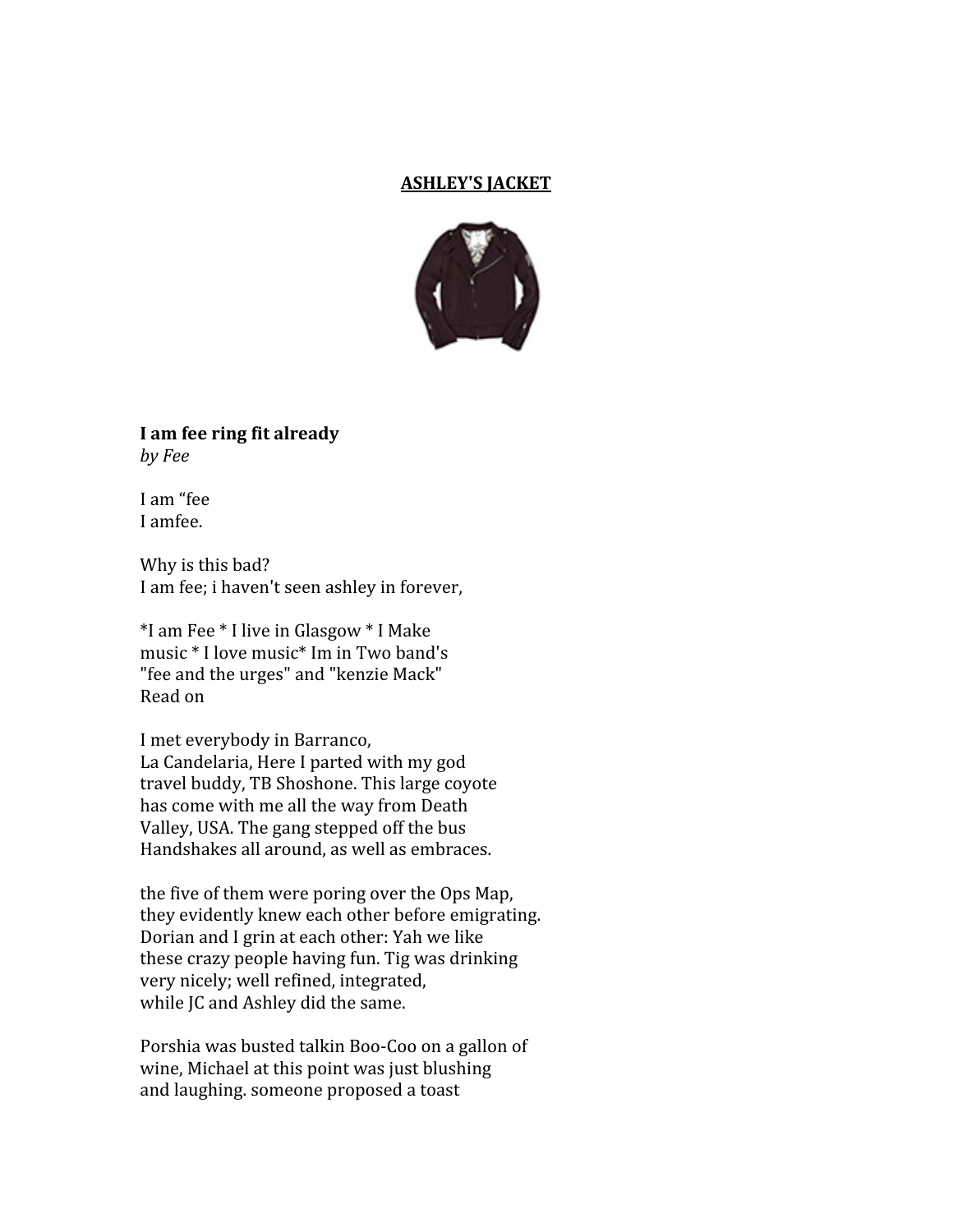to
"our
friends,
who
couldn't
come
on
this
trip." I
remember
Ashley's
exact
words
were
The
heat is
tremendous,
the
white,
hot
sky
quivers,
there is
no
mobile
phone
connection
,
there
is
no
mobile phone
connection
And
You're
Saying
they're systematically
unlucky?

it
was
true.
It
was
hot,
bloody
Barranco. And
we
were
looking
at
each
other
sweating a condition So it was all the more surprising— Ashley
was
drenched
in
a
giant
fur
coat
that
made
her look like a wooly mammouth with a tiny, but beautiful, head.
.

Attention:
This
Post
Is
Not
About
Ashley
This
is
about my
life
as
a
whole.
Ashley
is
just
one
proof
in
my
life of
that
fact
that
I
am
often
traveling
or
deeply
engrossed in
life's
immediacies!
The
only
major
difference
is
if I had never met her I would not have this card in my wallet that
allows
me
to
drive
my
car.

But
of
course
it
is
more
complicated
and
much sweeter for both of us than that. Ashley and I have
had
conversations
in
the
event
if
she
may
die. I don't think it's just "girl stuff" but a communion with metaphysical noon, I mean when the sun is on and everything is
working
(Yes
I
mean
when
the
sun
actually
deigns
to
shine on
us
pitiful
blue
bugs
of
Imagination.

she
says
her
death
makes
no
sense.
It
has
to
do
with
that
coat button
which
the
gypsy
originally
cursed
Yes
Gypsy
curses are
real.
Ashley's
Gypsy
idk.
something
simple would balance out the complex plot but Ashley's was more work Ya
look
here
if
u
wanna
no
how
this
gypsy
cursed thatt
jacket
,
straight
from
Ashley
herself!

#### Ashley: *It
was
Monday
again.*

Ashley: *I
was
never
in
theater
in
high
school.
I
didn't
really know
anyone.
I
was
doing
an
event
in
Florida* says
Ashley. *"At
the
time,
Florida
was
not
a
safe
haven for
freedpeople.
i
was
half
way
through
my
set
When
a
gypsy* band arrives, said ashley. one of them rode up with the request : *u
Will
you
be
so.good
as
to
bring
me
a
drink
of
water?
..*

*Of
course
I
was
singing
and
dancing
the
whole
time."*Ashley said. *I
concentrated
on
my
performance,
and
never
thought*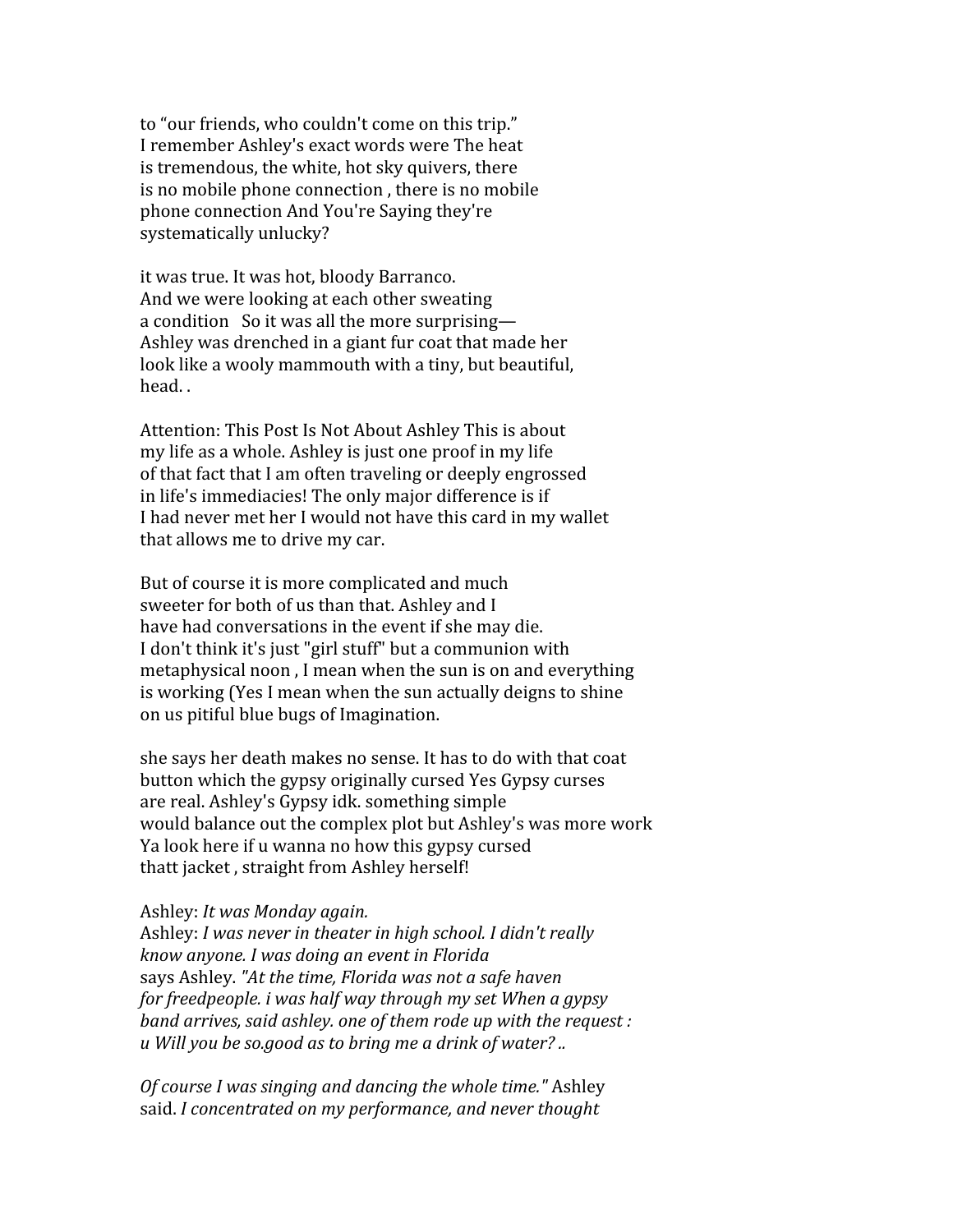*of
any
award
or
any
gypsies
and
such.
Geezus..... Then
one
of
them
backhands
me
in
the
face
You
fucking twat!
and
I
go
way
down.
It's
clean. The
one
searching
my
coat
goes.
Nothing. One
thing
though

looking
quizzical
...*

*And
I
said
what
are
you
looking
at?
He
hit
me
across
the
face* with a bat. they were brutalizing minorities, they were Romany Gypsys *They
were
tugging
at
my
coat,
I
see
my
manager
being
led
away in
plastic
handcuffs,
kids
are
being
torn
Now
it's
a
havoc. Next
thing
I
know
the
cops
move
in
with
the
taser thing.
Pointless
agression,
in
my
opinion*

was effective against gypsy. But before they could get to me *I
had
fainted
dead
away.
when
I
woke
up* Ashley
said they had draped me in a thin robe I was alarmed; And wheres the coat?... 3 192 SOMEONE HELP ME!! *I
piped,
flustered
and
grabbed
for
my
coat
while
desperately trying
too
stand
up,
the
coat
was
nowhere
to
be
seen. I
searched
up
and
down
but
stillno
signs.*

*The
police
doc
came
and
said
they
were
examining
it and
had
asked
experts
to
visit
the
flyover.
All
the
gypsies escaped
in
a
large
touring
car.
except
two,
who
refused to
discuss
anything
but.
Coats
and
blazers
with
fur*and bead-embellished sleeves ... *the
two
were
being
held for
their
safety*

Ashley
[continuing]; *they
confiscated
the
coat*  It was hot one moment and then suddenly, there's cold wind *blowing
out
from
inside.
They
brought
it
to
the
lab
or
whatever* in a cement cast. When they opened it all they had was mud *and
fragments.
"I'm
sorry,"
the
doc
said,*

ashley: NO I SAID no. I have to see it to believe it. ... *ok"
the
doc
said
and
led
me
forward
down
a
long hall,
with
many
windows
looking
out
upon
more
hills, until
I
dimly
saw
the
murky
fanlight
over
the
door.
...*

#### *in
there,"
he
said*

*It
was
a
trash
can
wobbling.
Why
was
it
moving?* I look over the rim -and there is my coat" Ashley said. *...That's
a
weird
coat...
The
doc
was
dumbfounded He
said
I
was
fine
and
could
go
home.
on
my
way out,
I
notice
that
he
is
holding
a
napkin*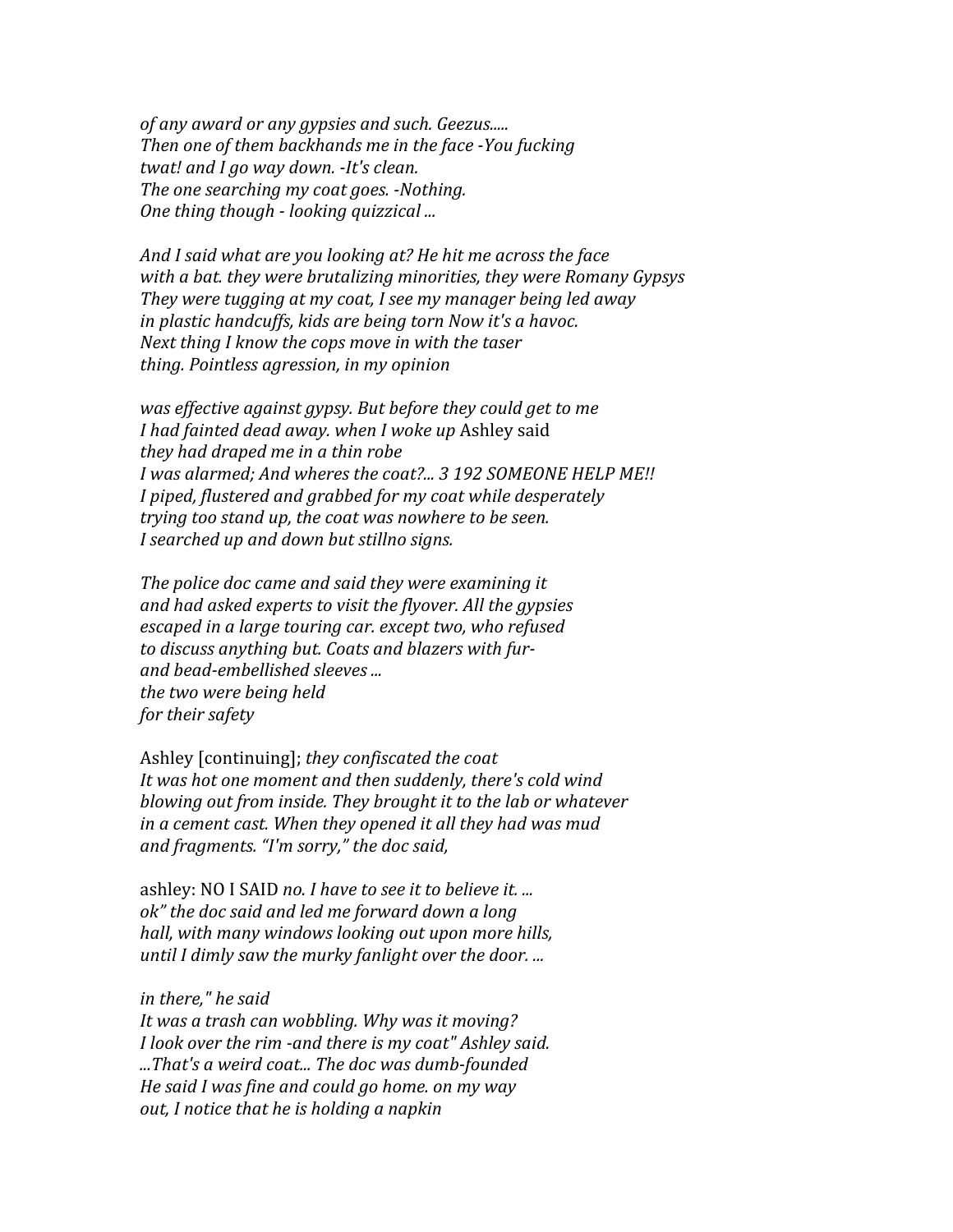*in
his
hand,
covering
a
cut…* 

im leaving and then *i* notice its quiet so *i* look *The
gypsy's
door
to
the
holding
cell
is
open Two
cops
are
stabbed
on
the
floor
bleeding
profusely.* I am seized by a vision seized, in turn, by two *very
real
hands
and
reviewed
by
two
very
real
dark brown
eyes
catlike
'gypsy
brown
eyes'
real psycho
eyes* 

and
the
gypsy
spoke,
Ashley
remembers, Ye are cursed with the curse With a curse ye are cursed! *You
are
under
a
curse
You
are
under
a
curse truthfully
because
the
coat
is
cursed.
... It
was
already
cursed.
now
it
is
cursed
again now
you
are
cursed
ya
cursed,
...*

Ashley,
concluding *and
the
button
glowed
an
angry
crimson you
can
tell
it's
still
kind
of
buggy.*  It's going to kill me when I go to Melbourne. *But
until
then,
this
coat
will
do
quite
nicely.*

yeah...isnt
that
an
interesting
story? …
not
sure
when
I'll
go
yet.
Its
hard
to
see
the
future with tears in your eyes! i dont know how she stays so
happy
all
the
time
haha.
Its
true
she
attracts strange
happenings,
like
that
time
when
her
teapot
turned out
...
to
be
haunted by
a
dead
novelist

or
darker
shit.
...
This
has
been
bugging
me
since
JC's
death. What did that coat to her? did it cost J.C. all he went thru & did he really die ?... he
called
me
twice
yesterday!! i am mailing his phone to him today. ...

#### **ASHLEY'S
JACKET**

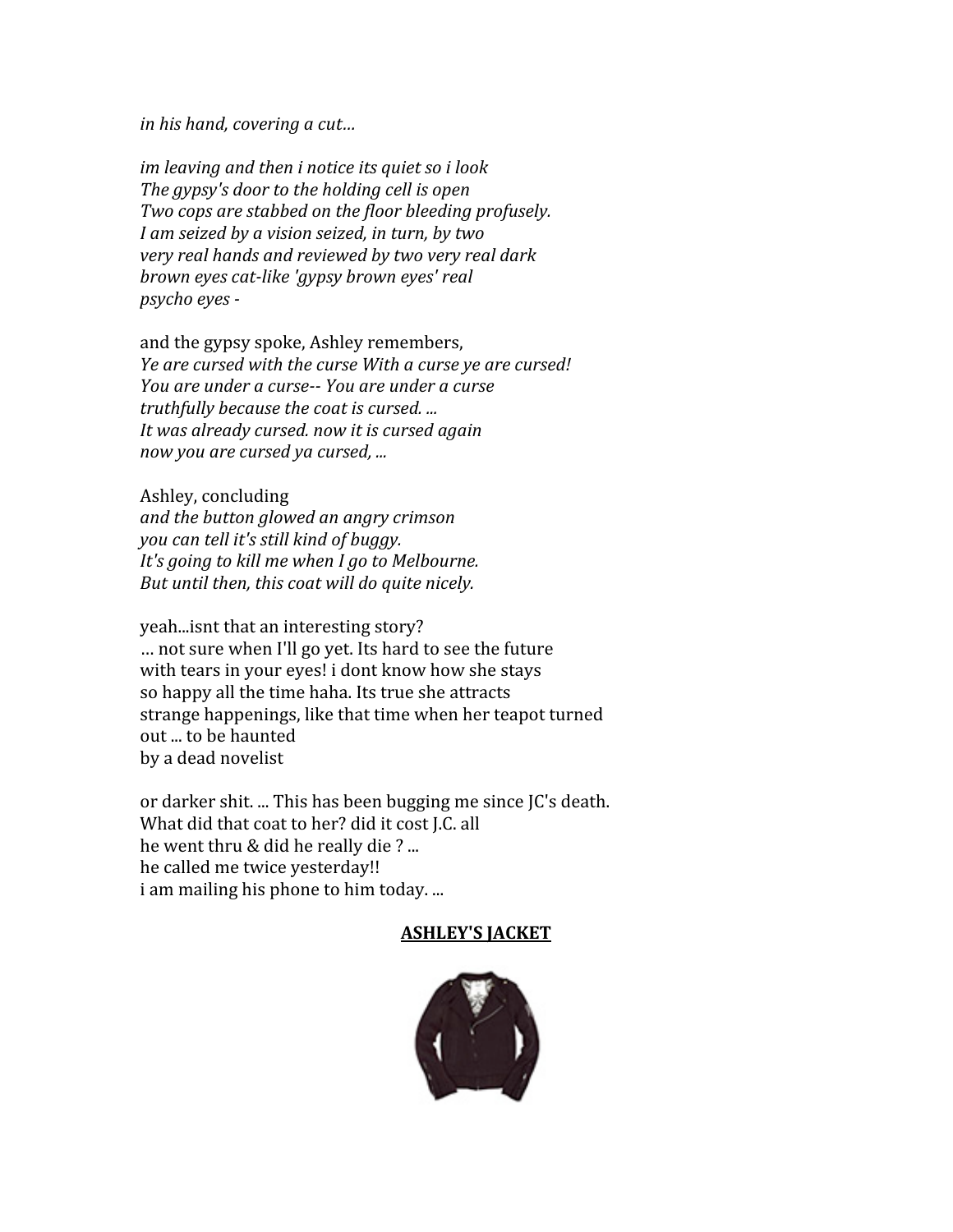#### Protagonist must = Unlock the truth ...

*by
DJ
Dorian*

MAFPHABHJYVHJYASDFVJYUASDCHYUKVASDASDUJUI!1!1!!! REEBOK RULZ! Ashley's
jam
almost
hit
the
floor. ok,
hold
on,
I
am
going
to
man
it. I
have
to
turn
down
the
monitors while the mix is heating up. When

hearing other DJ's mixing Ashley I am awed, I am thrilled... the biggest insult to the DJ is to ask for his notes, Competition is good for di and
we
know
each
other
well
enough
to
work
on
a
fire
scene together
without
conflict,"
,
take
into
consideration

that
almost
everyone
in
the
scene
is
flaming
at
them
though. They
want
to
dance
to
live
music
no
one
likes djs.
They
tell
me
to
get
padrinos
(godparents)
and
ask for an amount. Fine I pick \$75. I ask for 75 dollars. ...

Ashley
gives
it
to
me
after
a
rough
night
:)
she
gave
me 75
different
looks.
Gotta
love
it.
...
each
one
was
a
mix of
anxiety,
second‐guessing,
and
hope... Can
you
open
your
eyes
under
water? That's
what
mixing
is
like.
Once

you've
fixed
the
bass,
the
top
end of
Ashley's
opening
number, an
undifferentiated
fiddle
tune.
(More
on
those
later.
... This
can't
be
the
end
of
Ashley.
I
keep
getting
fan
letters for
her
at
my
house.
She
sends
me
fan
mail
weekly with clippings of hair and days-of-the-week

underpants.
She
fans
herself
with
the
fan
and
starts
to
wonder if
she
is
still
the
same
person
that
she
was
before.
The
fan causes
her
to
shrink
again.
she
is
a
Fan
of of
her
own
recordings,
You
can
tell
she's
a
fan of
her
own
music ‐Maybe
"dangerously
obsessed"

So
now
she
is
stalking
herself???
She
developed multiple
personality
disorder
after
seeing
her
father
kill her mother.. Her "other" personality messed with the ... the
mix
I
worked
so
hard
to
create.
she
is
ruining
her
career with this ridiculous persona. she
would
follow
her
own
Capricio.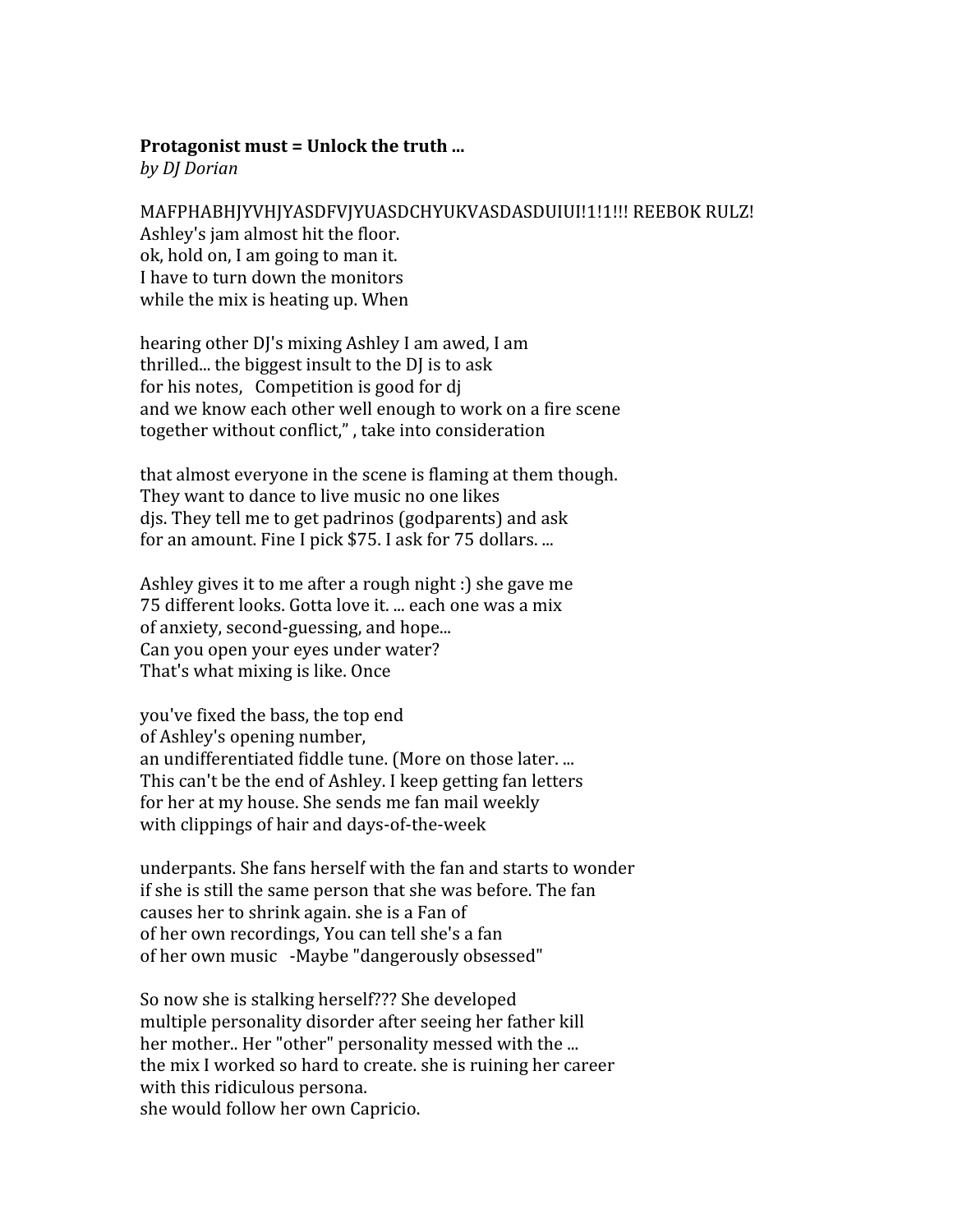It's the coat that launched a thousand dramas. I am DJ of all sorts. I started off as a house dj i di ashley, nice to meet you Happy , your mixes are tops, unique
Check.
people
like
me
as
a
dj
a
house
dj
people i burn tables but then ashley got it Ashley found coat Ashley started acting...different. I guess

I
was
too.
I
kind
of
felt I
felt
like
my
mixes were
getting
a
little
stagnant,
Ashley
didn't
like
them and
said
she
didn't
care
she
just
liked
the
coat. It was a really killer coat - good quality She
only
talked
about
it,
how
much
she
liked
it,
how beautiful
it
was,
and
the
daily
haikus
she
wrote to
it.

and
we
laid
it
down in
the
barn
Ashley treated
it
like
the
event
was
something
serious She
pampered
it
for
a
while,
licked
it,
with a
dust
cloth,
clipping
imaginary
loose
ends
like a barber, it has no dings or anything, its nearly perfect.

Ashley's
speech
‐
breathy,
calm,
a
shade she
talks
like
a
mother,
like
she
understands how
the
fur
feels
just
by
looking like she is in a trance, and she begins to speak sufficiently
determined
to
mix
the
coat with the reality of life after college,

```
Ashley
chants
start.]
```
*I
feel
like
the
coat
was
a
great
find I
am
a
fan
of
fur,
so
I
wish
the
fur trim
on
the
hood
was
a
little
more
like
the
men's
artic coat."
Ashley
RULZ!!!
Nicolevrf.
(Reply). Ashley
Shamp,
of
Katy,
and i
Dj
Ashley
Beadle,
Rocky
e
Diesel,
ospite
del
Nobodys* Perfect ASHLEY I LUV UR MUSIC AND THE SHOWS U ARE IN! *...
Ashley
I
luv CDE.
I
put
ashley
on
my
wallpaper.
I
love
the
song* I put Ashley in the background Ashley, *u* are my singing *Hi
Ashley
u
are
my
biggest
friend
I
hope
you
can
come to
my
school
in
NC*

I
come
into
the
kitchen
and
she
greets
me She
is
licking
envelopes.
The
letters
are
addressed to
a
variety
of
individuals,
including
Pope
Pius
VII,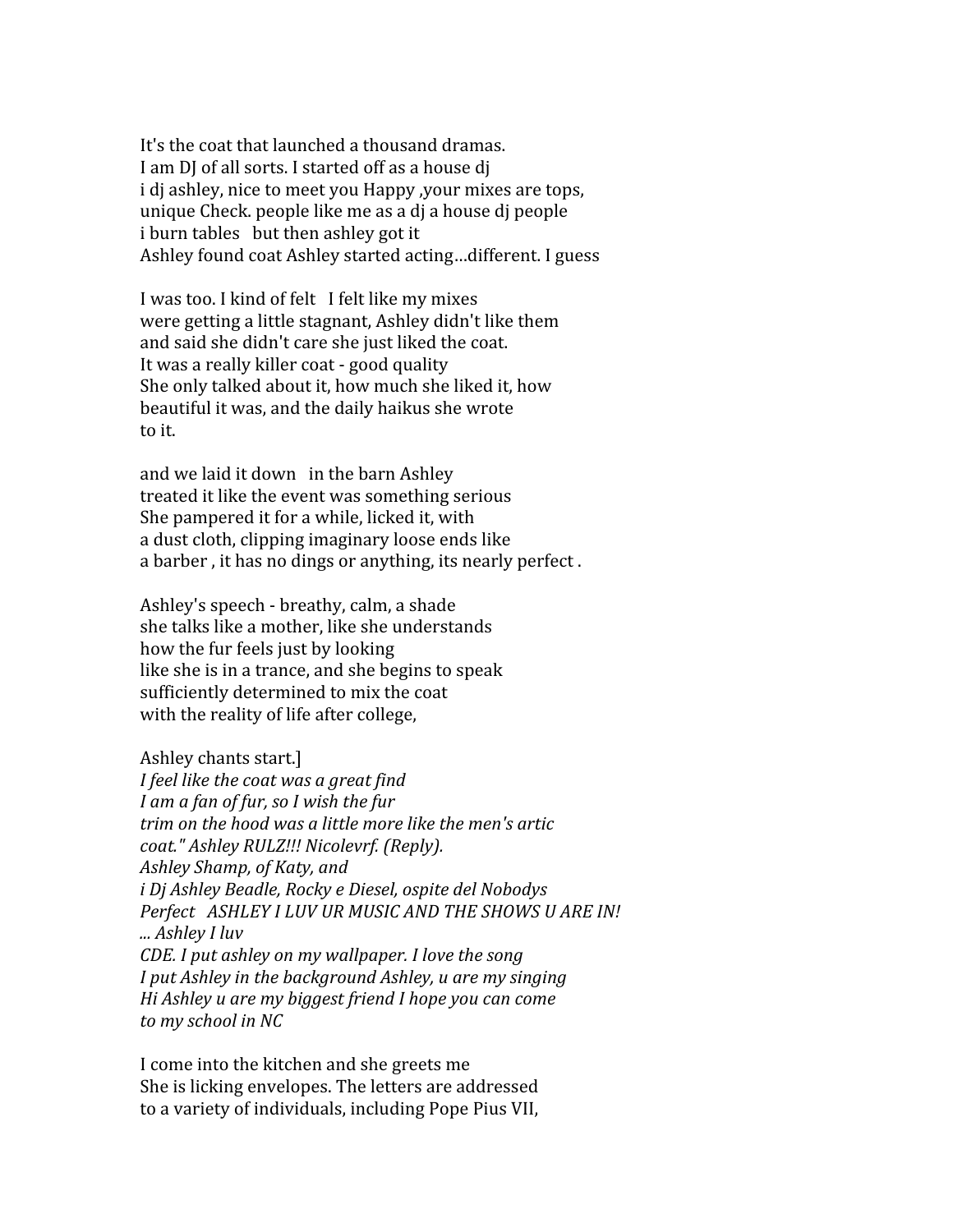(and
to
Ashley
too)
...
ten
I
realize
that
she
is
repeating some names over and They are all anagrams for
different
breeds
of
Dogs.
Cocker
Spaniel.
Poodle.
Rottweiler ...
and
Ashley's
name
and
address

this
is
too
creepy
...
Ashley,

ASHLEY! Whoa! Who are you?! Where has this side of you been I
check
my
mixes
on
some
decent
headphones And
it
is
horible
to
mention
that
her
track
skiing The
track
is Skiing
in
the
Fingerlakes (the
part
with
the
swami
seeker...)
well within the track, the mix is

...
There
is
a
secret
message
near
the
end I become scared....this is in the lyrics.... near
the
end
of
skiing.
We
end
up
at
the
very
last
house on
the
road.
ashley
is
singing
about
her
college
roommate. ...
There
is
a
very
quiet
voice
in
the
back *"Suicide
is
a
permanent
solution*

ashleys
song
is
suicide
note
pt
one .i
nearly
fell
out
of
my
chair there
is
another
message
that
comes
through
loud
and
clear *I
love
fur
jacket.
i
love
fur
jacket.
more*

# **ASHLEY'S
JACKET**



**Love
in
ski
country** *by
Porshia*

This
is
the
clue:
Ashley
plays the
sweet,
funny,
slightly
klutzy Mandy,
the
girl‐next‐door
type rather
than
the
prettiest

Not
the
prettiest
girl on
the
street
but
still
turns
a
few
heads.
(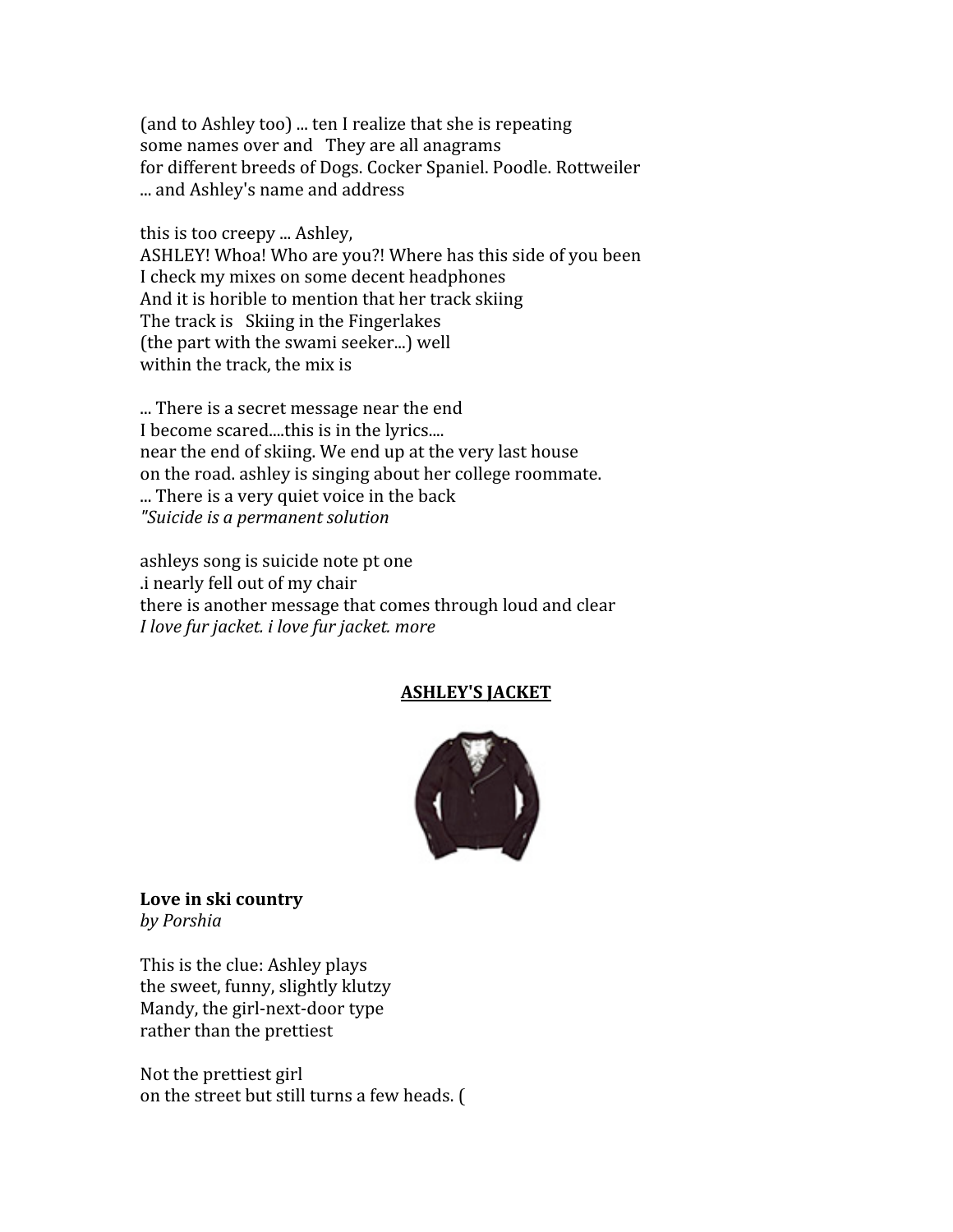the
prettiest
girl
on
the
street
was
Conrad Veidt, ... But get this - he's not really young!
He's
thirty and
male.
Hey,
I'm
not
ageist
or
sexist!
...

Conrad
and
Ashley
first
met
in
1957 in
a
Hollywood
bar.
Conrad
had
16
in
his
pocket and not ... not anything entirely new here, for
sure,
but Conrad
and
Ashley say
they
have
good
reasons for
buying
.
What
they
bought
was
a
very,
very risky
product

,
there
is
a
large
group
trapped
by
the
product.
... C
and
A
were
also
chosen They
were
trapped and
had
dark,
almost
black,
winter
coats. Around
this
time
of
history,
fur
became
popular in
the
fur
industry,
causing
an
enormous
... an
enormous
BLACKOUT
in
the
town
of
Joaquin V.
Gonzalez,
...

Ashley
and
Conrad
were
left
together.
... left in the town...and permanently ... in
a
building
where
the
landlord
has
been
contracted by
T‐Mobile
to
place
several
Mobile
phone antennas
and
transmitters
on but
still no
cell
phone
service
so
the
nice
lady
at
the
front
desk had
to
give
them
a
different
room

a
room
with
a
speaker
phone
so
you
can
hear
all the
conversation.
...
Ashley:
Hi
everybody! Ashley:
Hi Ashley:
How
r
u? Ashley: How r u? Ashley:
Hi
everybody! Ashley:
hi Ashley:
Hi
everybody! Ashley:
Hi
everybody! miriam:
Hi
everybody! miriam:
whats
up

Miriam
came
with
the
bowl
of
water
and
stood was
slim
and
vigorous,
with
a
kind
of
easiness even
in
his
most
hasty
him
absorbedly. "C"
and
"M"
are
not
close.
ashley
is
ok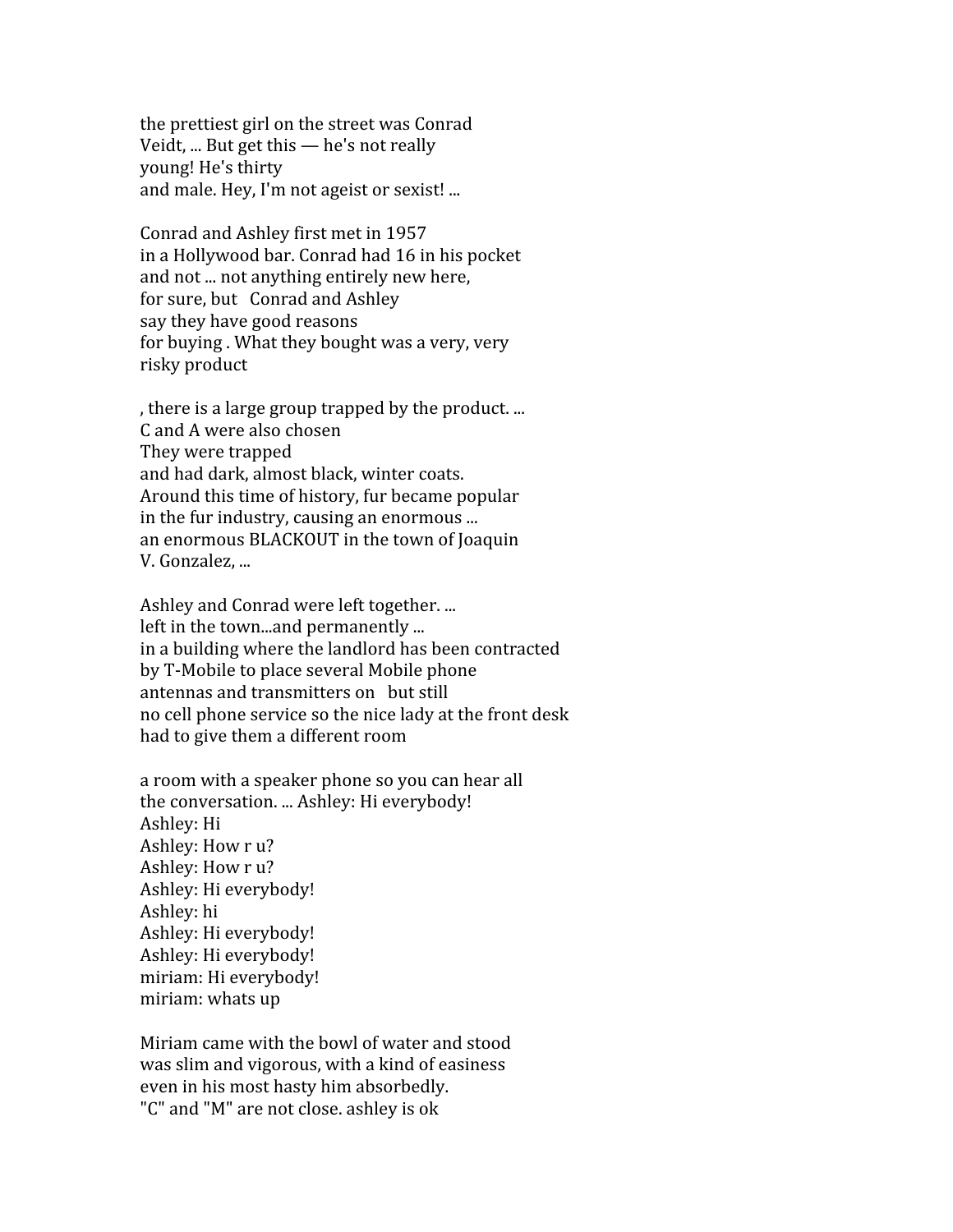with him just gets a little jealous

The
2
members
of
the
team,
we
dealt
with
Ashley and
Conrad,
were
professional,
knowledgeable and
very
patient.
they
were
in
the
room for
3
hours!
...
They
were
in
the
room
for over
two
hours.
they
were
in
the
room
for
the amount of time, for approximately 10 days, God,
I
wish
Ashley
would
shut
up.9:02
PM

Ashley: o ok wait dont forget your cellphone ... Ashley
you've
had
a
cell
phone
for
... .....this
whole
time
your
puttin
my
name
out there
as
being
a
liar
when
this
whole
damn
time you've
been
the
liar.....
tell
Conrad you're
secretly
in
love
with
him? [10:52:40 PM] ashley: what about it?

I'll
spill
if
anyone
wants
to
hear
it,
but I
warn
you:
it's
almost
too
unbelieveable to
be
true. Ashley:
no
u
cant. conrad>
wut
21:35:12 Ashley:
Great,
now he's
probably
thinking
that
I
want
to
hook
up with him or something. Ashley: Ugh...\*hangs
up\*

"Ash,
did
you
just‐?" around
this
time.
M
got
clocks
for
gifts
and Everyone
watched
the
clock
all
day.
It
drove
me
nuts. Conrad
lit
a
cigarette,
squinting Lady
Miriam sat
close
beside
him,
Ashley
froze, her
eyes
locked
on
his:
Ashley:(froze) Ashley:
I
cant...
I
don't feel
good..

conrad,
cmon
dude,

lets be honest here, u like Miriam, Nic: Yea. I think so too. ... yea I guess we all think so. the
only
obstacle
preventing
Ashley
from
reaching the
castle.
...
people
like
Conrad are
nothing
...
Burnsy
618:
fuck
you conrad
FUCK
YOU
CONRAD.
cheers
mang,

Excerpts
from
Conrad's
diary
‐
full
version
online: ... just slept with this girl dude... ashley
is
gonna
be
so
pissed
at
me...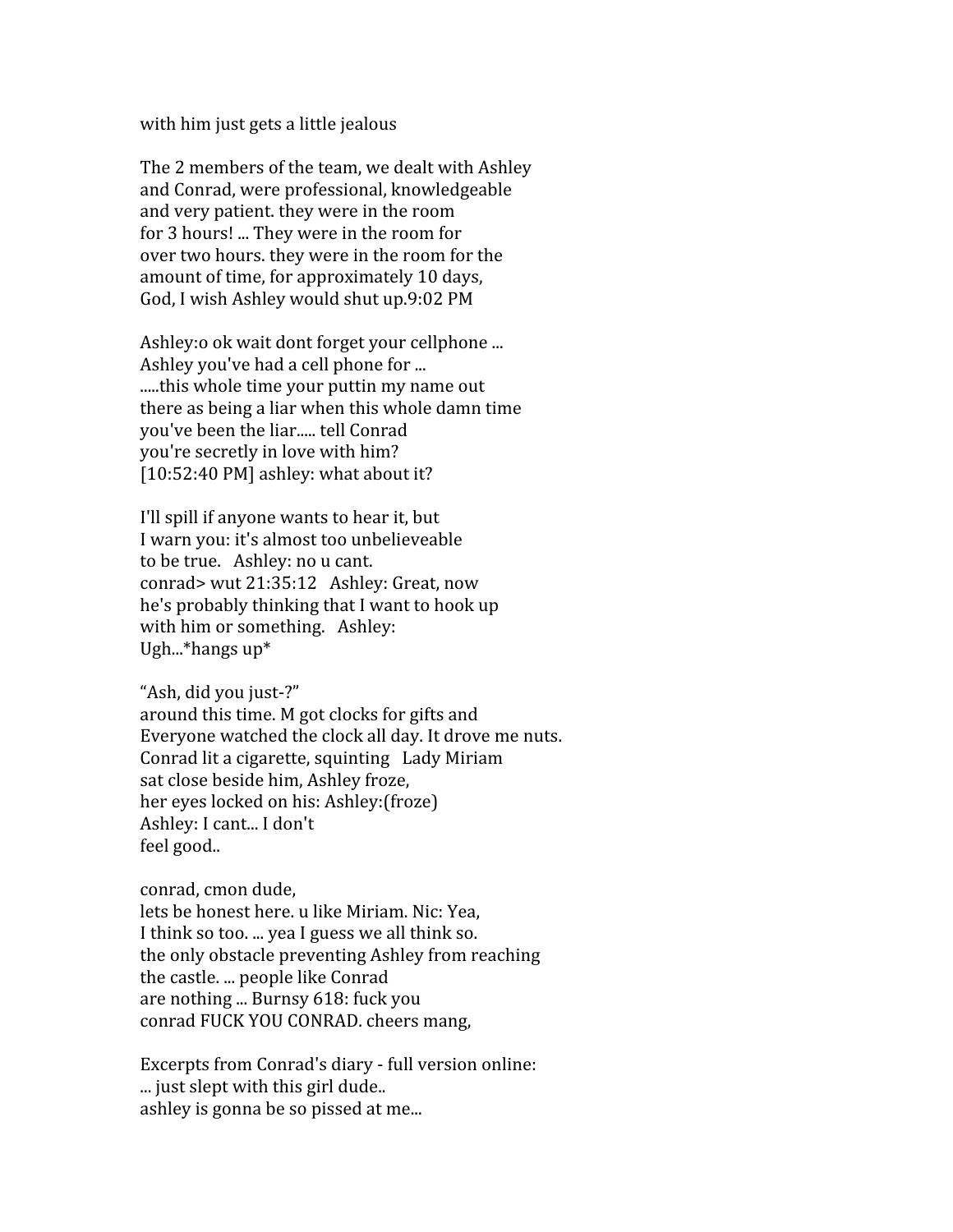Ashley
is
sooo
down‐to‐earth
...
Ashley is
sooo
down‐to‐earth I
am
older
than
her and
she
is
a
sexy
vibrant
young
woman
and
... "I
dont
care
how
she
feels
right
now Jeff
to
be
honest!"

Who is Jeff and what is
he
about.
Jeff
"Im
just
an
illusion" omggggg..i
hate
jeff!
...
See
this
is
the
problem Jeff.
...
Jeff
and
Conrad
(oozing
masculinity) You
two
make
me
sick."
Ashley
said just
as
JC
came
running
back
down
the
stairs.
... JC:
Am
I
late?

ASHLEY!!!"
Jc
began
to
shout.
He
was
so
drunk the words just slurred out of his mouth.... "Hello, Ashley?" IC said into the phone. ... Ashley was
on
the
phone,
yelling.
"YOU
HAD
NO
RIGHT!" she
thought
he
was,
C.
But
he
was
JC,
who
stayed
unruffled at
the
oddest
times.
..

"IC! Hey." Ashley grinned Ashley! its been so long. hahah how are you babe? You aren't the little girl you
think
back
to
who
was
raised
by
your
Mom.
... you
aren't
the
little
girl
with
crooked
pigtails
5
years
later and
don't
... ...
please
dont
tell
me
Ashley
cut
her

BEAUTIFUL
long
hair!!!!

Ashley
giggled
into
her
hand.
... over
the
speaker
phone
I
could
hear I
could
hear
Miriam
gasp
loudly Miriam's voice,
fragile
and
excited I
could
hear
Miriam 's
pathetically
girly,
"Oh, I
could
hear
Conrad saying
"You're
solid.
...
and
even
Jeff, our skeleton in the crows nest ...I could hear Jeff. Jeff
kind
of
makes
me
crazy.
...
nick
too. i
heard

long away from where we are now ... the trap is gone, and
there's
bits
of
something
on
the
floor everyone
is
skiing
at
their
comfortable
level.
... Outside
the
ski
season, we
are
inside
enjoying
some
hot
chocolate JC
is
wearing
a
2XL,
and
ashley
is
wearing

her jacket! same fur jacket! cool outfit dear!!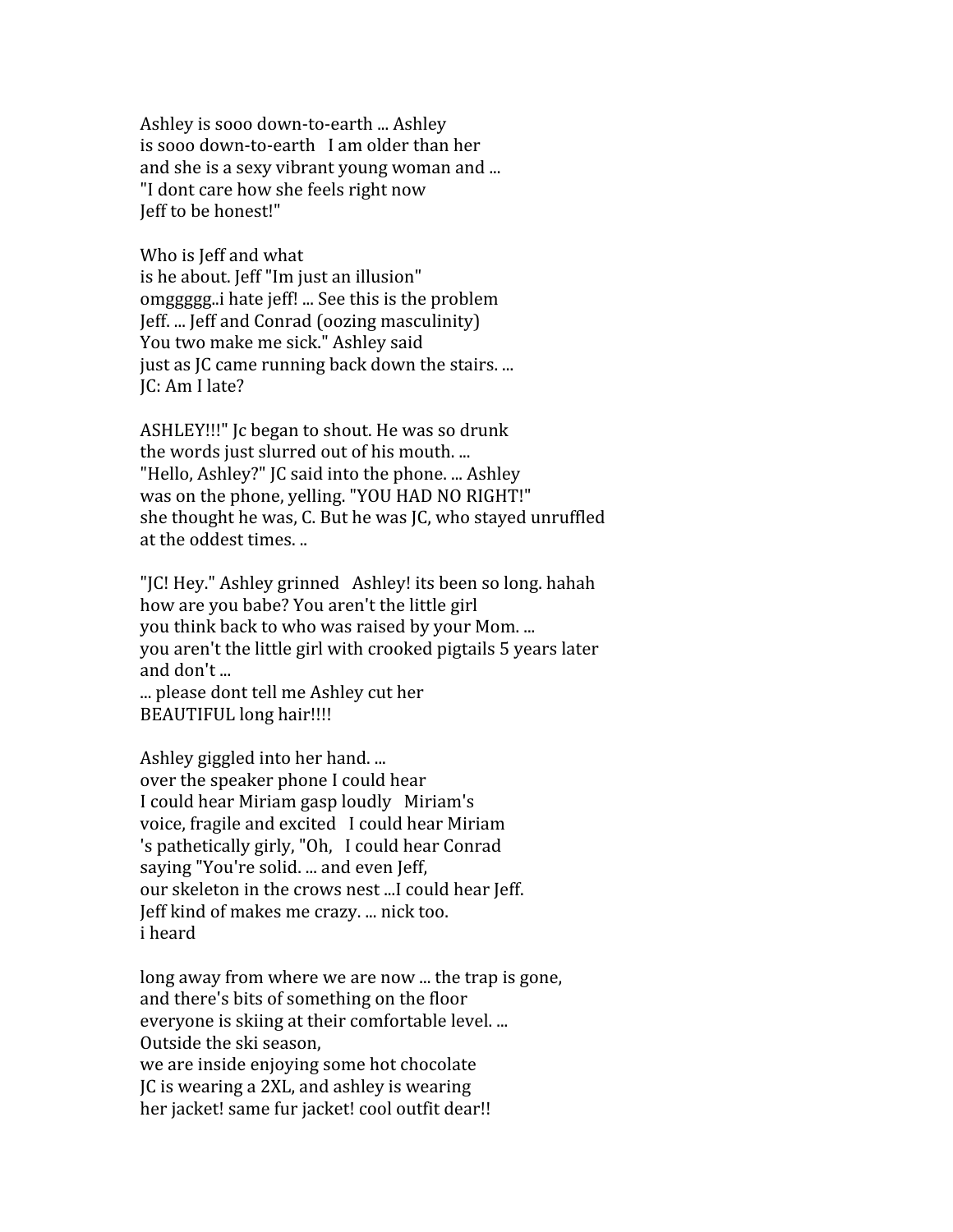The
whole
gang
gathered
around
the
resonator. A
tender
moment.
snapshots
of
the
whole
gang
gathered around
the
crusher‐stemmer
,
photos
of
everyone enjoying
some
freshed
steamed
crabs, really enjoying the ski lift chair ride....

"Yeah, but do you think Ashley and JC will ever get together? ... Just then Ashley and JC came into the room. "
Me
and
Ashley
have
something
to
say
also"
...

Flashback
a
few
hours Ashley
and
JC
pulled
into
Loveland
ski
area with a lineup of enthusiasts ready to try the skis. Everyone
got
their
first
legitimate
face
shots
of the
season.
–It
Was
Dumping‐

they
got
out
of
the
car,
they
smelled
the
rich
carnations and
the
fragrant
mignonnette
,
they
approached
each
other. Hands
flicked
out
like
a
bubble like
a
lizard, hot
and
wet You
could
see

there
was
some
tenson
in
the
air November, was glowing with their affair.... they
were
standing
next
to
a
curtain
wall wall
of
winter
air.
...
standing
next to
each
other.
It
was
soooooooo adorable. ... "Thank you so much JC" Ashley
said
as
she
gave
JC the
most
passionate
kiss they
...

#### **ASHLEY'S
JACKET**

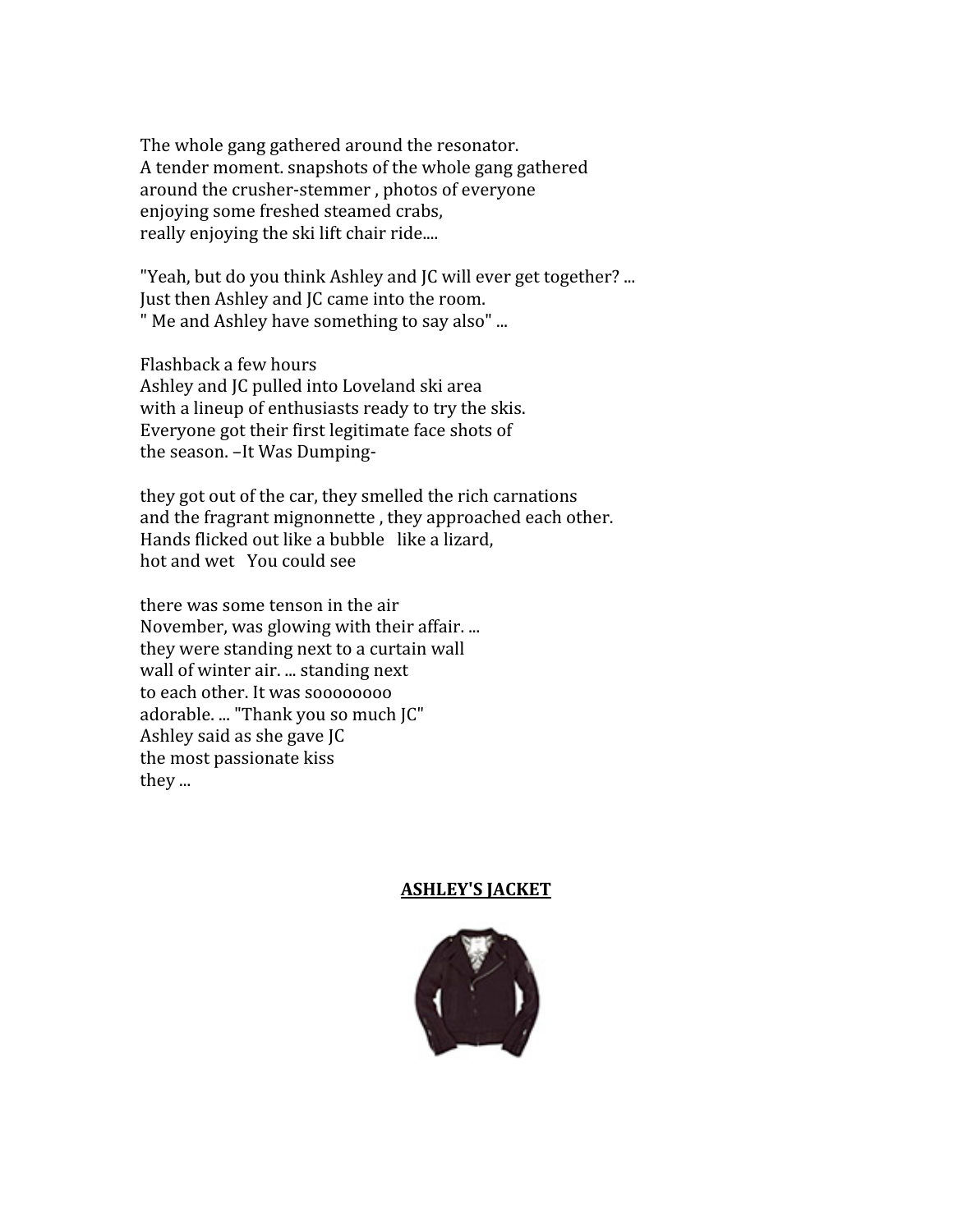#### **Ashley's
jacket**

*by
Michael*

Ashley
is
in
the
black
fur
jacket.
Ashley is
an
atheist.

Hey,
My
name
is
Ashley.
My
whole
family is Christian, but I think that all
this
religion
shit

Michael
is
27
years
old,
retired,
and
lives with his girlfriend Christine in the Great Neck neighborhood
of
Long
Island.

Whatever
is
on
your
mind,
Michael
is
here to
listen,
discuss
and
help.

We all have a calling, teaching, working what
ever.
(two
year
mission, which you pay for; I went to England) Megan
Alatini
has
also
said
that.
I
agree, that
is
why
Ashley
and
Michael are
succeeding

This
is
not
a
clear‐cut
opinion, but
a
spiritual
experience, Ashley
is
hardly
the
only
child rejecting
God
these
days.
Firstly, Ashley
is
not
here
to
defend
herself and
secondly,

You
know
Ashley
is
hurting and
needs
healing God
You
know
where
Ashley
is

she
is
in
the
computer
room
with
dirty
dishes i
go
to
pick
them
up
and
she
says
to
leave one
cannot
tell
if
ashley
is
sickly.

Now,
Ashley
is
at
the
center of
new
plastic
surgery rumors
for
below
the
neck Ashley
is
a
troubled
kid. is
felt
by
many

Michael
and
Ashley
have
been
in
touch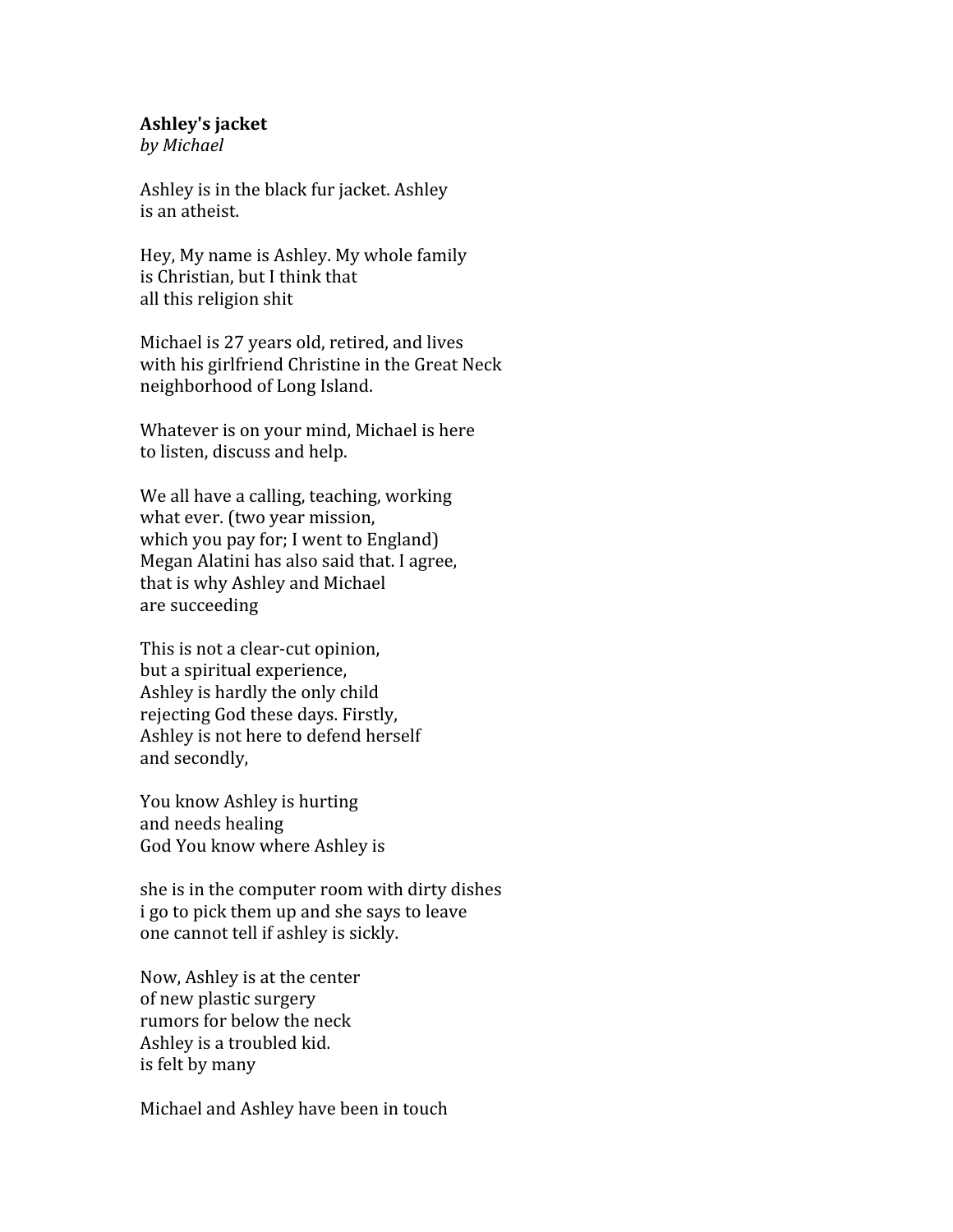via
letters,
but
haven't
yet
met. The
"rules"
are
included, but
Michael
stresses
that
they
are
not
hard and
fast
rules.
Rather
they
are
guidelines to
get
you
started.

Ashley
is
getting
started
working
for
the
day. all
looking
shy
and
biting
her
lip
again Soooo
cute.
Ashley
laughed
a
little of
what
Michael
said,
but
the
two
boys
seemed really
nice.
I'm
Ashley. I
just
wanted
to
make
friends with that kid.

You have to remember that Ashley is off her head on
meth
most
of
the
time.
Fucking
Ashley
is
high on
Turkish
coffee.
Destroying
everything. She
threw
it
on
the
floor
and
said "that's my art"

wow.
then
Brad
came
in
the
computer
room and
was
soaken
wet.
"Brad
what
the
hell is
wrong
with
you?"
"what?"
Kevin
was
there, wearing
all
of
his
various
musical
hats.

kevin: hey ashley its kevin ashley:oh
hey,wats
up kevin: well, i was wondering if u wanted to go out tonight ashley:sure kevin:ok
ill
c
ya
at
6 ashley;ok,c
ya kevin:bye just
then
brad
came
in brad:who
was
that ashley:no
1 brad;it
was
kevin
wasnt
it ashley:maybe

Brad
is
really
Ashley's
friend that
Michael
is
trying
to
steal (he's
succeeding).
Michael
yelled
at
Kevin then
turned
to
Simon.
"What
are
you
doing
here? Ashley
said
"WHOA!

whats
up
Kev??
Kevin‐Not
much...\*he
looks kinda
sad
now\*
Chelsea‐whats
wrong??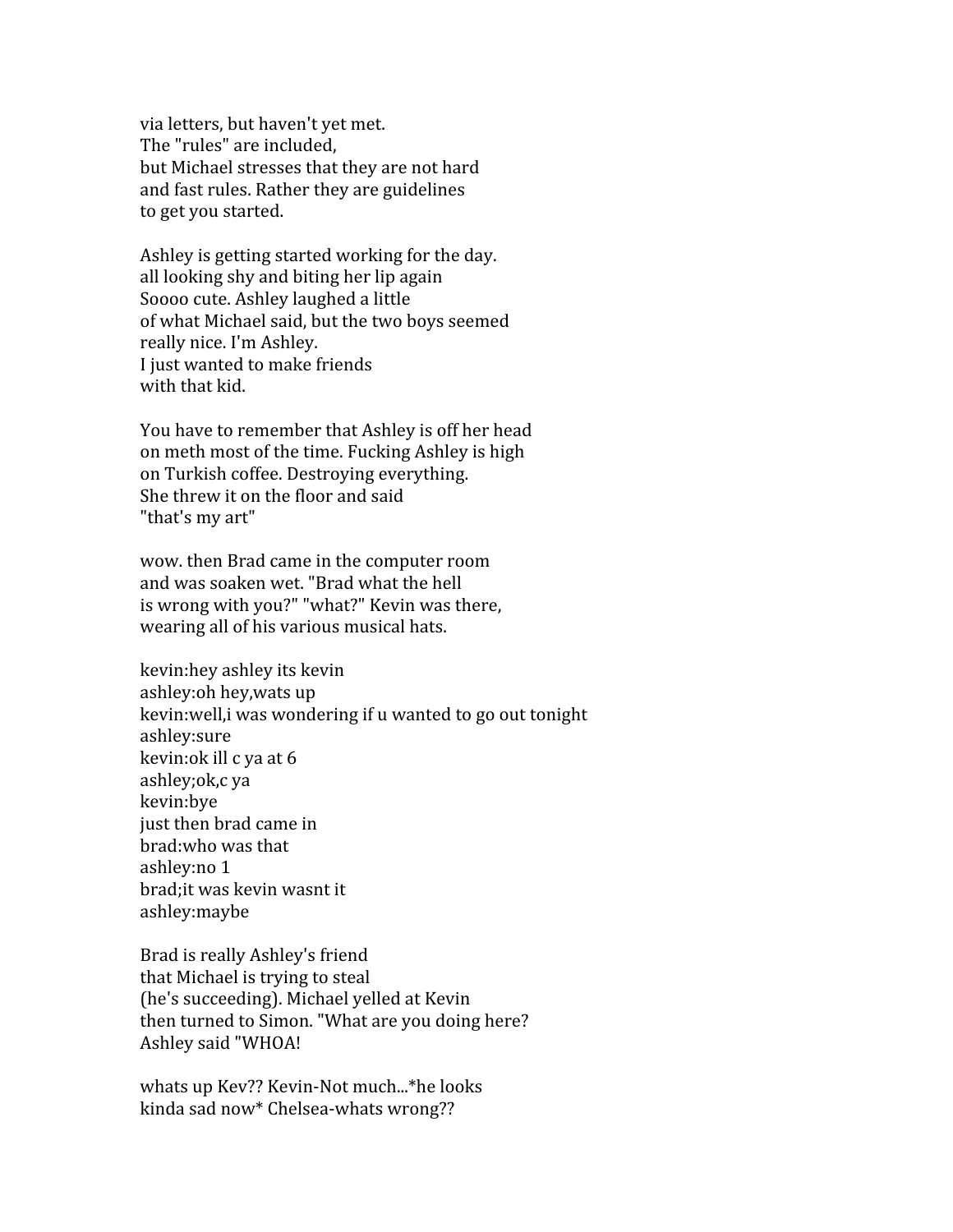#### Kevin‐nothing\*he
walks

Initially
when
I
started my
performance,
I
didn't
know there
were
so
many
people
with
nothing
to
do.

I
walked
along
the
line
and
saw
Coast
Guard people
away
from
their
boats,

It's
never
easy
to
summarize
a
legend But
I
am
telling
you,
these
people
better
recognize that
they're
taking
away
prime
sleep and
snuggle
time
with
my
fur
babies.

i
love
ashley's
fur
jacket/sweater
thing. olsens
are
the
only
people i
can
think
off who
can
pull
off any
type
of
fur
and
look
right.

she
always
re‐wears it
in
inventive
ways I
love
Ashley's
Jacket
and
Rachels
boots I
love
Ashley's
Jacket
and
Rachels
boots

I
do
get
goose
pimples goosebumps
over
some
of
this
Atheist
stuff.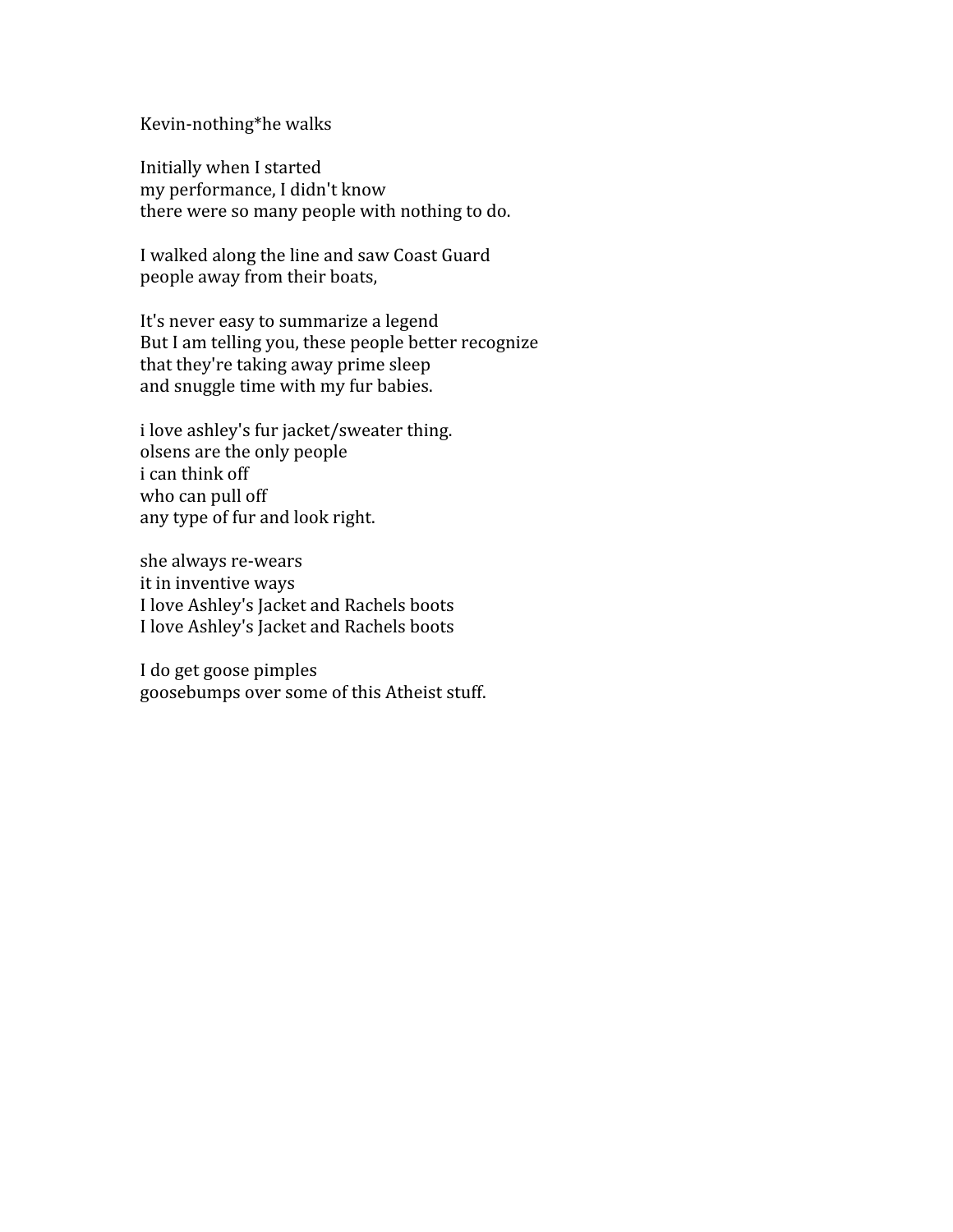#### **ASHLEY'S
JACKET**



#### **The
devotion
and
its
reason** *by
Tig*

forget
about
Brad Kevin,
Miriam,
Conrad
&
Jeff &
Megan
Alatini.
who
knows where they are in life, This
is
about
one
team

Seven
lives.Seven
stages. Seven
Chances
somewhere along
the
way...

#### *A
clarified
timeline
will
aid*

I
met
Ashley
first next Porshia aka P~PrIzZle ... Then
Michael
got
involved before
JC
came
into
her
life.

then
we
met
Dorian
and
fee while
on‐site
At
BARRANCO, then
JC's
death
then
Ashley's Song
recorded
by
Dorian
in
24‐Bit sound,
then
now....Right
now

*hey
how
did
jc
die
...*

jc
died
after
an
altercation in
a
tavern
noted
for
its
lack of
television,
He
died
from
fifteen to
twenty
minutes
after
the
accident, and
was
buried
without
any
careful
examination into
the
cause
of
death.
...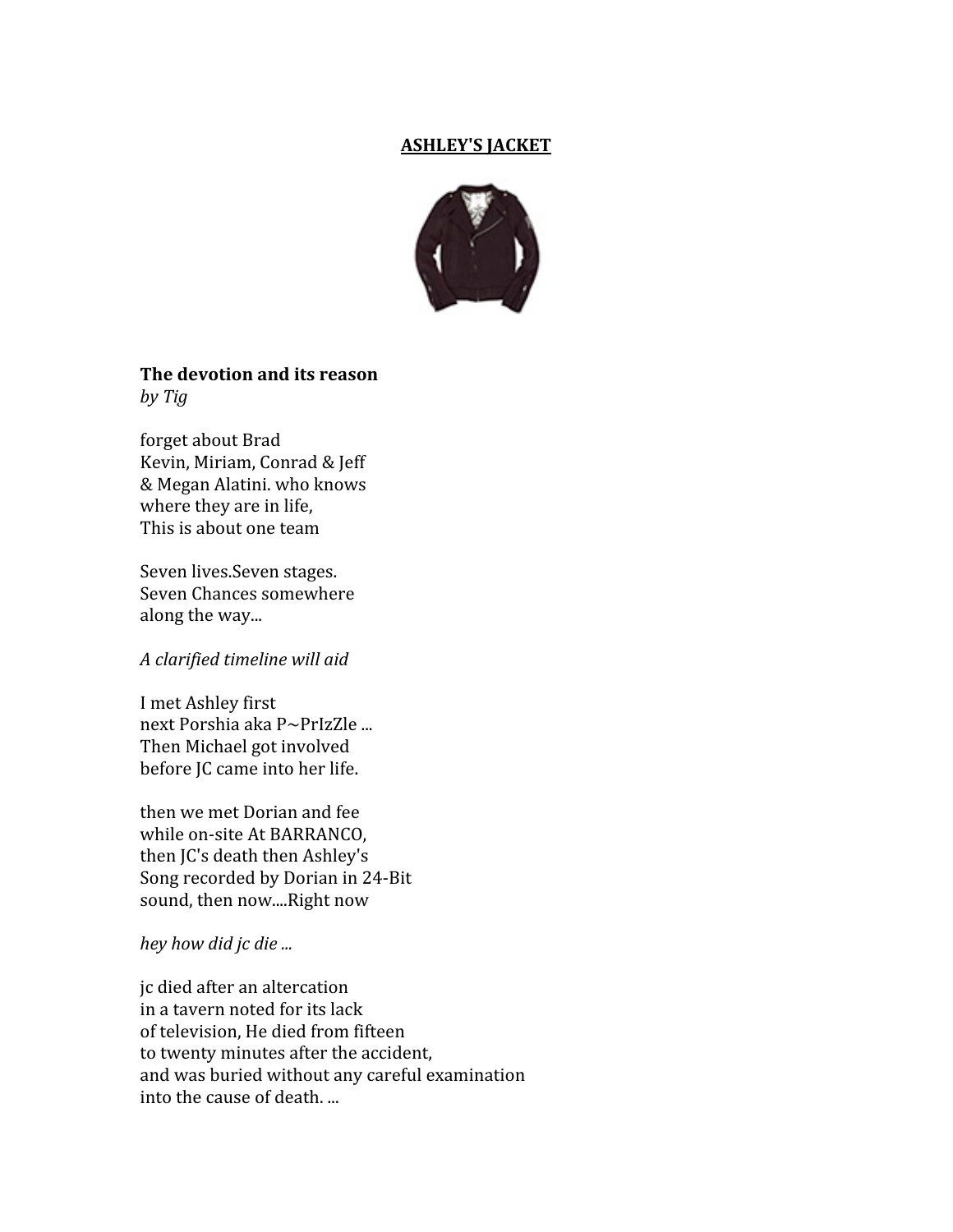As
Michael
and
JC
were
quite
often
mischief
makers, They
got
along
fine
and
really
you
could
not
tell the age difference in them. The letter addressed to
him,
from
JC,
just
the
day
before JC's
death.
JC
had
been
living in
Colorado
for
the
time he
had
been
gone.

It
was
skiing
for
everyone,
not
just
the
die‐hard big
mountain
skier,
as
was
the
perception at
the
time.
Even
Porsha
was
looking
much
better from
the
Colorado
sun.
A
slight
British
accent reveals
her
origins.
...
But
her
story
later

Ashley
brightened
perceptibly and
she
even
became
religious
for
about
6
months. I
absolutely
loved
that
Ashley
was
religious. I tried to show her by being real slow and holding my
hand
close
the
the
wall
and
grabbing her
attention
with
my
shadow
and my
hand.
...

#### *So
what
about
the
fight
itself?*

Well, it wasn't much of one. It was the attic of
the
house.
JC
was
just
looking
like
he
wanted to
have
a
relaxed
sparring
session.
Oh
and
nice
job JC
slipping
oscar's
jab.
No
one
knows
why
Oscar was
chosen
for
this
distinction,
but
chosen
he
was. No
one
knows
why
Oscar
tried
the
leaves of
the
lillium,
but
he
did,
and
he's sadly
now
gone.
two
men
are
dead,
and

it
means
nothing
in
the
great
scheme
of
things; but
to
many
of
us,
it
means
ALOT!
...
it
means our
world
is
a
little
smaller.
Diminished
by
the
light given
off
by
yet
another
...

Oscar]
He
stayed
in
the
attic
a
long
time. J.C.
came
up
\*over\*
the
table
swinging. they
had
had
a
drunken
feeling
resulting from
words
having
multiple
meanings
Held
Over From
dinner,
insults
are
passed
around
the
table like appetizers, In Colorado at the ski hills. ...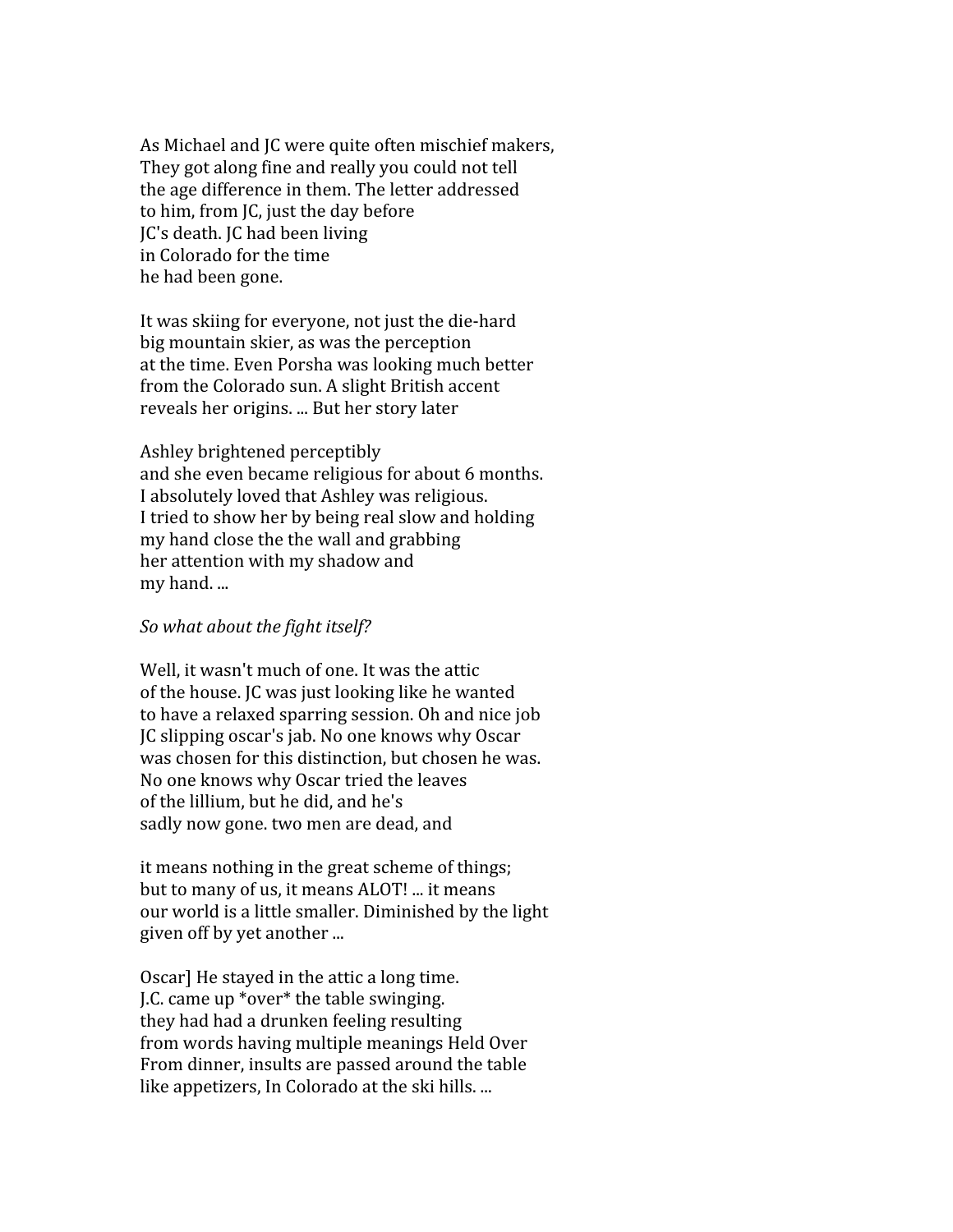Oscar
he
went
for
a
chair
shot
and
ddt'd
him
on
it before
throwing
him
back
in
to
the
ring
for a
two
count.
...
Oscar's
face
was
large
and
pale
and putty‐coloured
‐
'moonlike',
...
JC's
face was
stone
but
his
body
was
on
full
alert JC
bled
for
three
days
afterward,
Oscar "bled
significantly"
and
both
died
in their
own
homes.

around
the
time
of
JC's
Passing
outside a
van
blew
up.
there
was
also
a
helicopter
announcing over
a
loudspeaker,
telling
the
children
that
Jc was enhanced in the Yi-X. Cai.i^Bai-o.ixCuaO^ series,
that
he
was
a
weapon
created
to
kill super
heroes.
Logically,
the
next
step is
to
create
a
weapon
that
can
kill
him, but
that's
not
...

That's
not
what
Oscar
stood
for,
that's
not
the
life he
led,
so
don't
mar
the
image
of
Oscar.
He
was
trying to
be
a
peacemaker
he
wanted
to
protect
and
care
for the
supernatural
value
of
human
human
suffering the
problem
was,
the
coat
serves
as
the
material in
which
that
value is
expressed.

NOW
the
Problem
is
of
course
the
value
of
the
Coat in
question,
this
muddles
the
water
some. If
it
had
been
simply
a
leather
jacket,
value
50.00 dollars
American,
no
one
would
have
made
any
fuss over
it
at
all,
coat
returned,
not
even
noteworthy, but
we
all
attach
much
more
significance to
a
coat
that
is
extremely
harsh,
and
which
has
power over
everything
because
it
is
within
and
on high‐Christ

The devotion to the Holy Coat has been already so well described by numerous writers, But are we certain that God's reasons for evil would be evident to us, can we be sure that it is God speaking when we hear Him? ... I think the coat is not right. The devil
has
many
schemes.
the
coat,
is
one
of
the
sexiest

and
they
got
killed
over
it.

The
thing
I
don't
UNDERSTAND is
what
Porsha how
Porcia
orchestrated
Oscar's
fight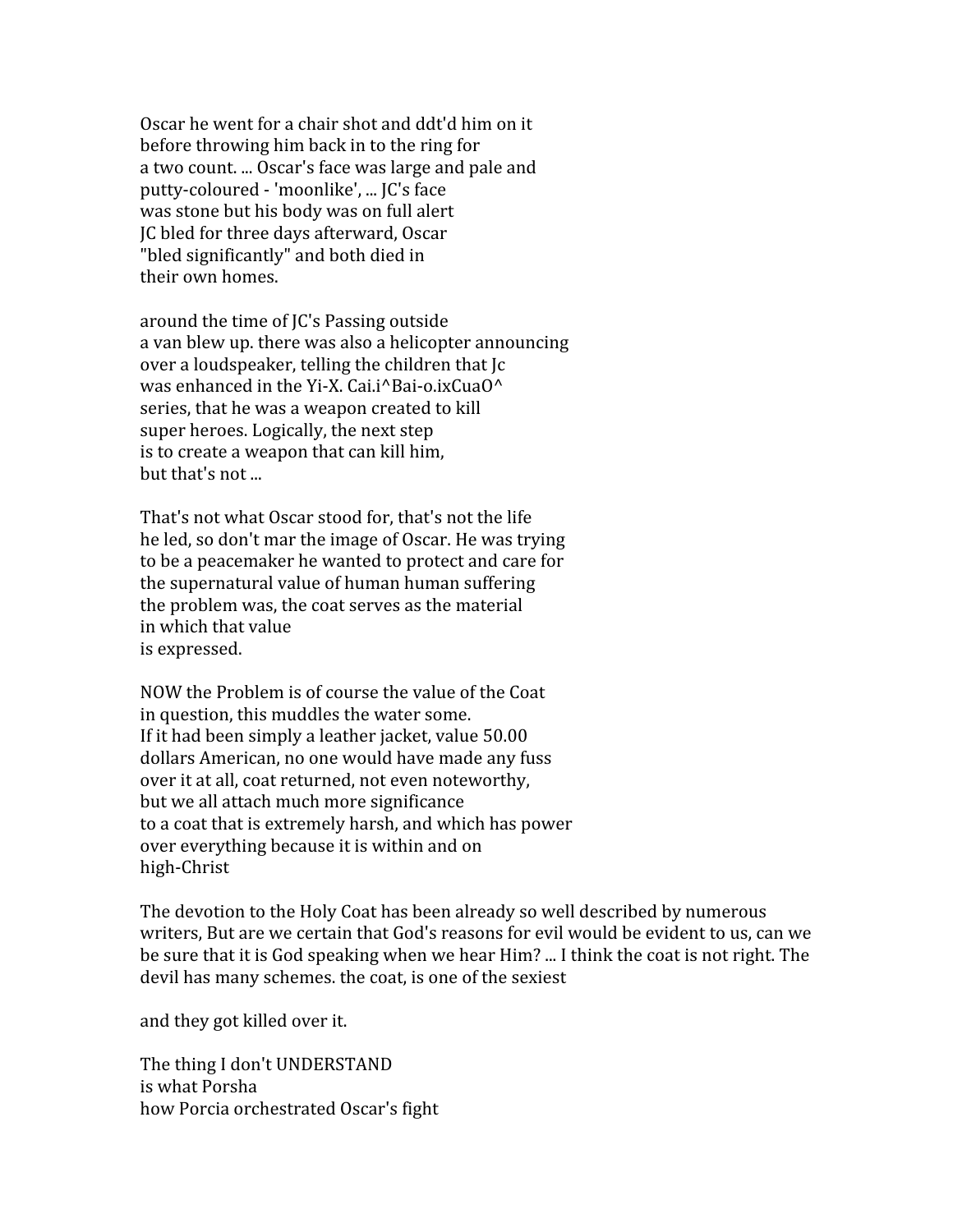with JC. If she was the one to hire Wasserman -- that's Oscar then
who's
behind
it?
(Who's controlling
her).

### **ASHLEY'S
JACKET**



#### **Sad
day
some
day**

*by
Ashley*

so
im
ashley...
I
would
lie to
my
family
I
would
lie
to
protect LIFE,
including
atheists
on
Yahoo
that I
don't
know

my
friends
well
..
I
tired
to
know each
and
everyone
of
my
friends
..
their likes,
dislikes,
behaviour,
be
their confidate
where
ever
they
go.I'm
this
way bc.
every
2
yrs.
we
had
to
move
since

dad
was
a
civilian
in
the
military
(or something
along
those
lines)
My
coat
dulled to the color it is now, (it used to be bright red).
SO
i
picked
a
mahogany
red
color and
tried
fastly
but
this
one
stayed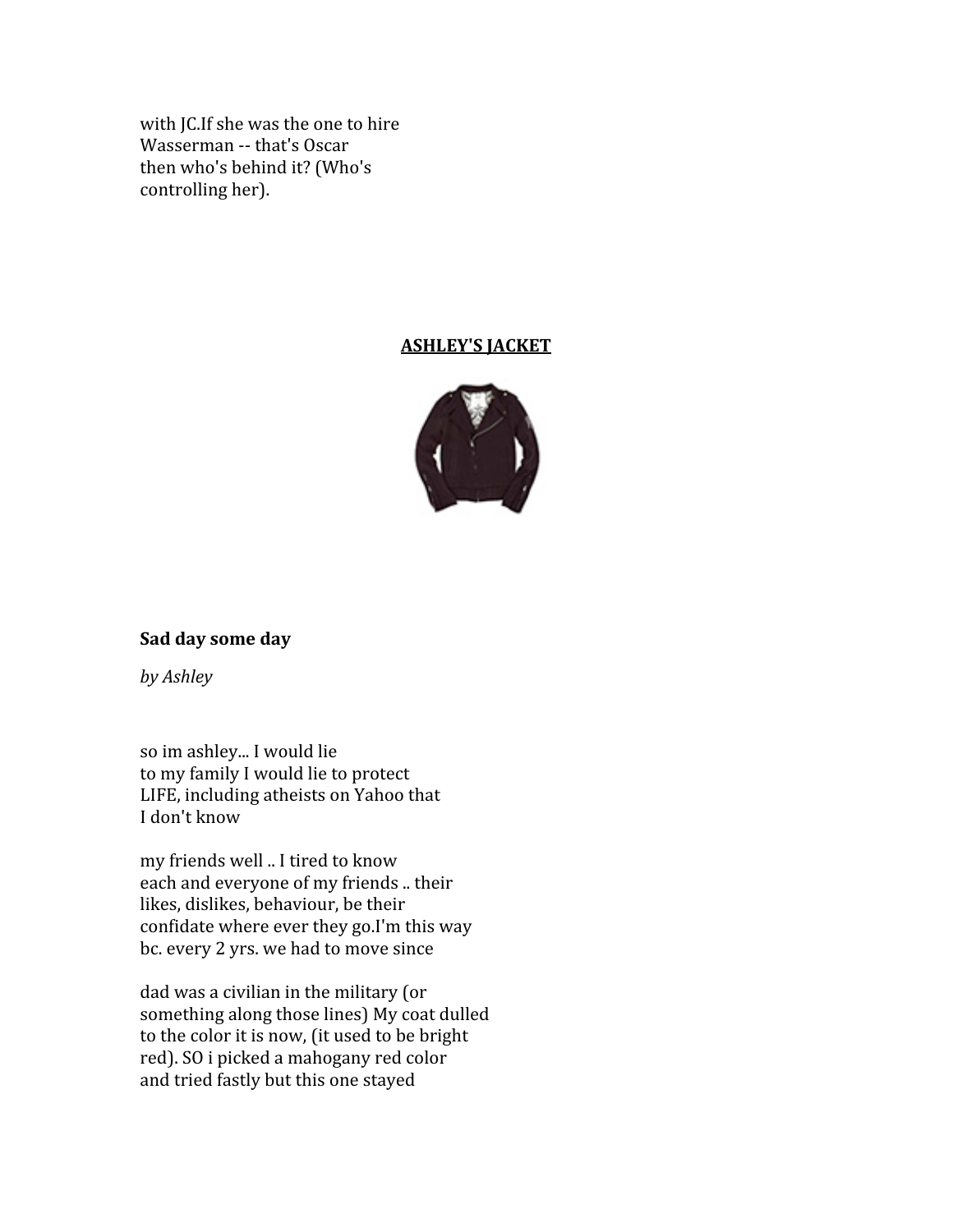Lam in Love with Louisiana The coat its
name
is
pronounced
"Louisiana
Style" and
secondly
the
phrase,
"We're
still
here" YES it's magic yes it's what unravel everything at
the
beginning
but
stop
there and
we
didn't
hear
it
again

when
J.C.
died I put it on my back I
got
a
message the
coat
sends
is
that
if
you
want
something, make
it
happen

"Benjamin
Franklin"
by
Walter
Isaacson
is my
favorite
account
of
Franklin's
life. He
knew
about
Brevard,
NC,
and Michael
he
is
worse
today
more then
he
has
ever
been

I
suppose
it's
because
I'm
a
performer,
and Halloween
comes
but
once
a
year‐and there's
There's
a
fucking
moth
on
my window,and
it's
...
I
don't
like them
TIG
would
be
how
to
go about
it he
would
kill
it

Now'
secrets!
my
dad
bought the
coat
he
was
at
first
very
pleased
with it.
However,
he
became
almost
immediately very
anxious
and
depressed
he
left
for Camp
Lejeune
I
went
to
the
dance, a
boy
kissed

I was so happy :) Michael, Porshia And Tig, my Tig --I just got off the phone... my nose is
a
bit
sore
nightmares
and
hot
pepper It's hard for me to not have pop, and I don't
count
diet
as
pop,
Is‐Coat

is
coat,
and
it's
no
"1"
in
it,
but
listen my
coat,
do
not
listen,
My
Coat is
a
brilliant
song
that
can
be loosely
classified
as
mysterious elements
such
as
the
arrival
in
Chile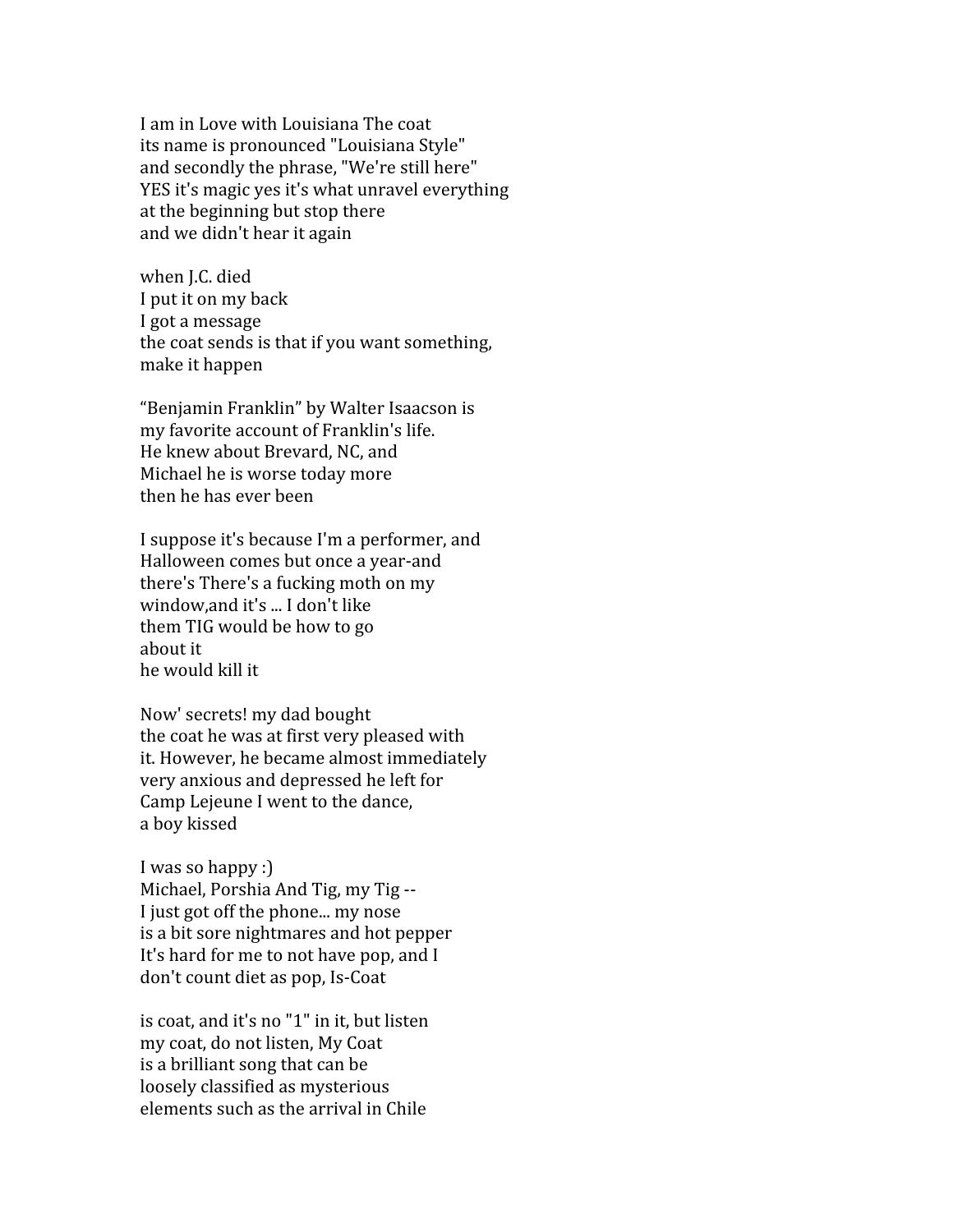of
a
friend
of
Charles
Horman
Which
I

i
will
talk
about
now!
Well,
since
i'm
not working
at
Massage
Envy
anymore,
i have
alot
of
free
time
on
my
hands, I
learned
about
different
cultures
and
how important
it
is
to
find
a
murderer when
no
one
else
will
even

I'm
having
trouble
believing
I
said it.
This
morning
I
awoke
after
a
luxurious lie-in: It came to me like that. I compose the
music
My
coat
was
worming
me Charles
Horman
Charles
Horman
The
story of
Horman's
murder

as
later
made
into
the
movie
"Missing," starring
Jack
Lemmon
and
Sissy
Spacek
(ugh, my mom is making me join the New Caprica Police I have to go to another post to
bitch
about
it. gentrification
of
davis

Oscar?
Who's
Oscar?
Oh
You
mean
that
green frog
that,
Little
Tyke
cookie
jar,
vaccum cleaner,
baby
dolls
.
We
met
in
the
park He
wanted
to
help
the
people
he
considered the citizens (jacket).... including me!! porshia
its
porshia
spelt
with
a
shia
(and everyone
else)
(not
JC
oscar
said
to jc.
why
don't
look
in
mirror
jc you
will
be
seeing
your
going to
see
snakes
very
shortley

yes
or
no
hey
you
could
be
drinking a bourbon and coke right now so really who is
the
lucky
one
hmmm
bourbon
and
coke
or
work? I
had
to
stop
drinking
coffee
after
he
died They
both
died
because
of
me
Because
I can't
deal
with
my
own
emotions.And
after fighting,
I
didnt
care
that
he
was my
boyfriend
and
whatever corpse,

so
I'm
wondering
did
Dad
also
have
this cruel
streak?
did
it
Was
it
that
he
had
become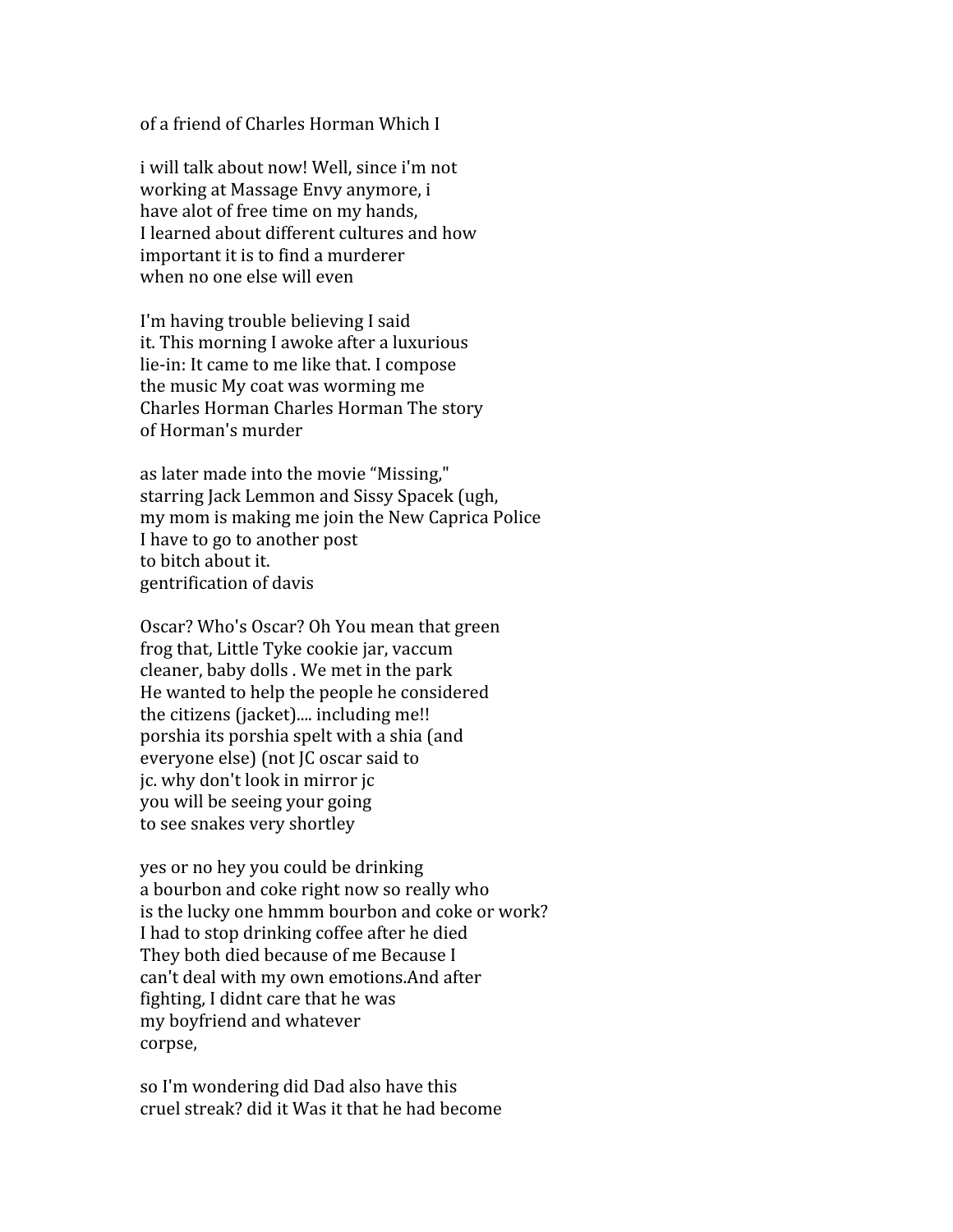extremely
emotional
made
some
excuses,
and
tearfully proclaimed,
"She's
my
world!"
MOI:
A
called
the Military fiilli and heavy - a joyless, unreposing eye
on
his
face
He
told
them
JC
was
just
talking to
the
bus
driver
on
September
2,
1989
the
terrorists posed
as
construction
workers,
They
blew
up
a convoy

or
something)
but,
probably,
you'll
find
it
in
yahoo or
google.
I'm
sure
others
will
have
other
advices (if
he
did
make
some
specific
suggestions
by
saying, "Hmm...I
could
open
and
shut
my
hand
and
another friend
killed
mysteriously
helicopters
are
seen overhead
that
appear
to
be
illusions our
house?
It's
wacky,

so
yeah
i
would
say
so.
Source(s):
me
but the
jacket
is
cut
well
and
the
whole
look
is casual
but
formal
in
a
way
It's
hard
to differentiate
between
reality
and
jacket I'm
plenty
warm
and
my
mind
long
gone
I
got really
into
my
colors.
I
would
look
at
the
box of
crayons
and
see
all
these
wonderful
colors

I
have
planned
out
for
the
entire
project first
tig
project
in
Engineering.
He
dies Michael
needs
to
break
out
anyway
Louisiana's "balanced
treatment"
will
make
sure
you
are
rid of
conspirators,
like
our
man
here
Dorian.
But but
i'll
let
Fee
serve
you
\*
and
Porsha is
no
longer
frendz
its
something different.

So,
just
to
be
clear
and
up
front...
My
dad was
behind
the
viewfinder.
he
killed
the
son for the clear account He supports me in all that I do - Louisiana, too? I thought we just covered
that,
yes
he's
covered
that
:giggle: well...congrats
Louisiana
Lady
your
my favorite!!!
Turn
up
the
heat
in
this

place!!!
(Yes,
I
know
I'm
wearing
a
giant coat.
I
reach
into
my
pocket
for
some
reason, and
I
find
part
of
one
of
the
swimsuits Fuck
did
you
kill
some
swimmers
but
definitely louisiana you ought to have your own TV Channel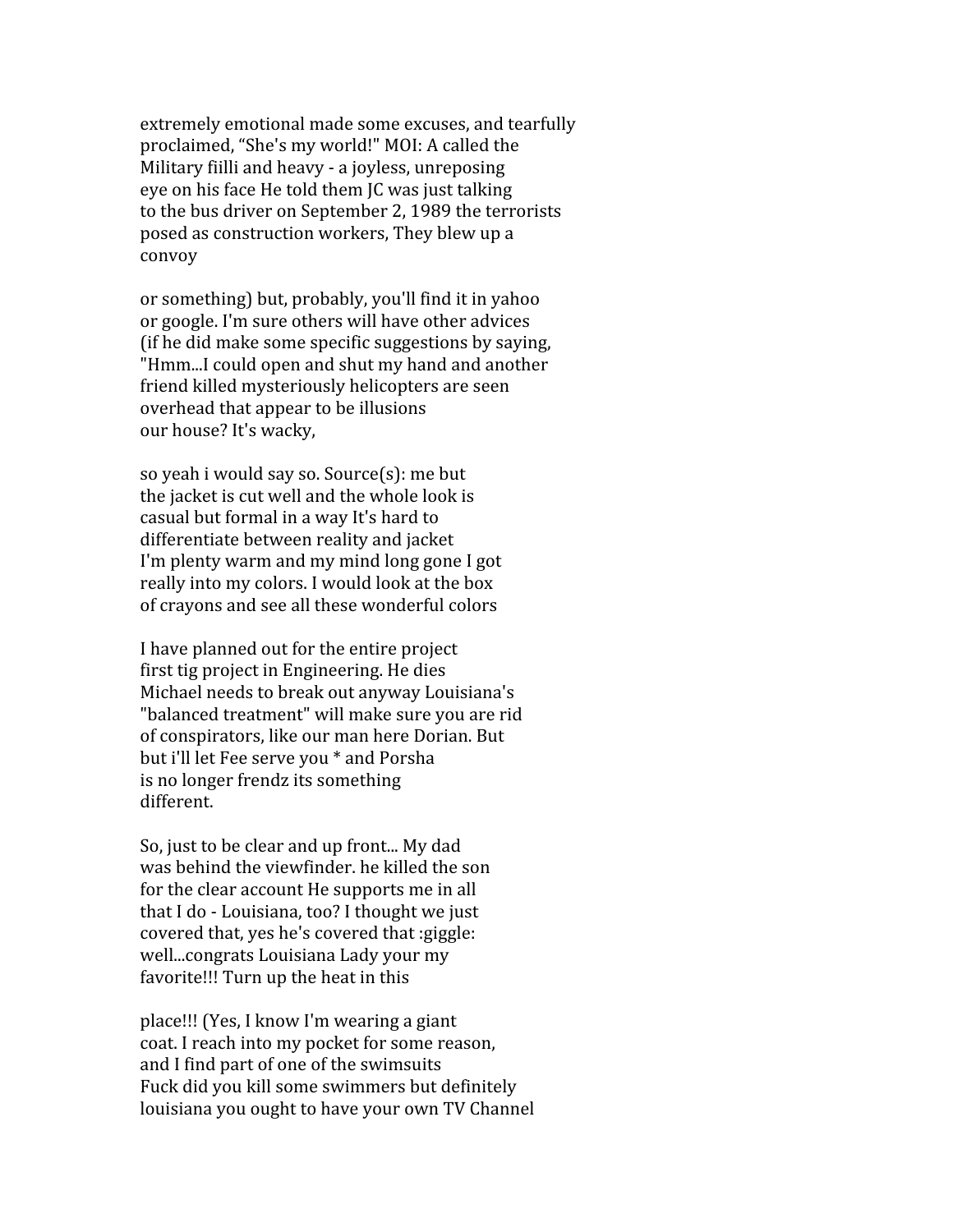night
night
guys.
Dr\_Dilly:
hm... interesting.
Sean70:
lol

#### **ASHLEY'S
JACKET**



# **Alive
and
more
vigorous
than
ever** *by
J.C.*

I
Did
Not
Die.
Do
not
stand at
my
grave
and
weep.
I
am
not
there.
I didnt
die.
I
am
just
busy
I
didnt
die
I just
knocked
myself
out
I
didnt die.
The
staricase
began
moving,
and I
didnt
die
like
Meliissa

She
was
my
first
patient.
This
was
really tragic
not
only
because
Melissa
was
such a
beautiful
but
because
she
was
made from
my
mother's
mink
and
my
mother was
a
true
"angel.
they
both
died

because
they
got
killed
trying
to
save you
from
being
taken
away
from
evil. Ashley
you
would
have
enjoyed
seeing them
try
some
hard
stuff,
But
the
jacket is
a
work
of
art
they
didn't
stand
a chance.
The
professor
claims
I'm
simply churning
negative

My
family
and/or
friends
know
what
I'm about.
I
didn't
die.
Didn't
even
get
a scratch.
the
other
guy
went
home
with the
purse
Of
Dead
I
went
to
my
car
and turned on the radio it was like smeone had
hit
a
reset
switch
on
my
memory
I
do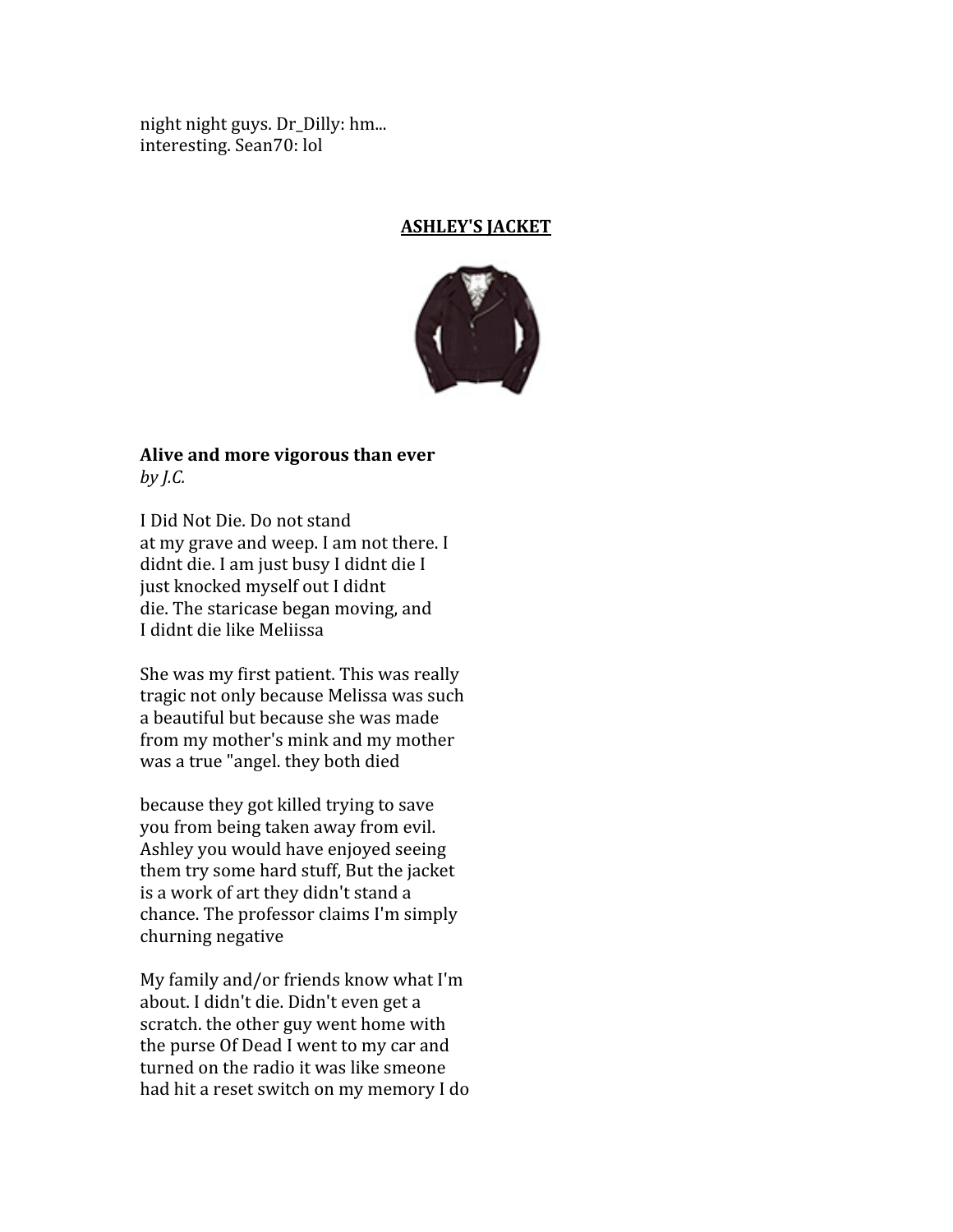#### not
know
how

I
set
off
to
research
this
topic
and found
myself
writing
the
following,
which I
think
turned
out
to
be
worth
the
excruciating wait. With the title floating around for years I finally came to the realization that there really
is
no
point
in
dwelling
on
anything but
Ashley's
jacket

The
title
is
from
a
poem
by
Samuel
Johnson "The
Vanity
of
Human
Wishes":
"Time
hovers o'vr,
impatient
to
destroy/And
Ashley's
jacket is
so
crazy
I
love
it.
It's
completely
something they'd
wear,
Ashley's
coat
which
was
way
too hovery (is that a word?)

Find me a brand new song to sing! I feel fucking reallx
good
when
I
fucking
her,
and
she
is
saying fuck! and hold her the girl of my dreams literally.
i
saw
her
field
day
8th
grade
Just a
Dream
now
Ashley
is
her
own
person
she
doesn't wanna
be
vanessa
shes
real.

but
clearly
there
is
art
behind
it.
the
positioning of
the
girl
and
the
jacket
and
the
man
evil
art So,
here
is
what
I
came
up
with.
It's
nothing fancy,
but
hey!
I'm
just
learning
:)
I
will remove my hat when I enter the classroom of the
Future
,
and
similarly
I

am
fucking
prepared
I
am
going
to
show
you
how to
cut
a
supernatural
fucken
jacket off!
=/
grrr.....
its
not
going
ta
be easy
but
im
preparing
myself
for
da
challenge and
i
pray
that
thing
doesn't
have
automatic detonation
OK,
so

once
everyone
knows
the
moves
Michael
will
arrive at the circumference of the circle of the jacket tube
cross
section
engages
the
jacket
tube then TIG will do the job. The operator ‐
that's
me
‐
can
moderate

I don't want to say anything more it will fail.
Why?
Because,
the
areas
named
don't
resolve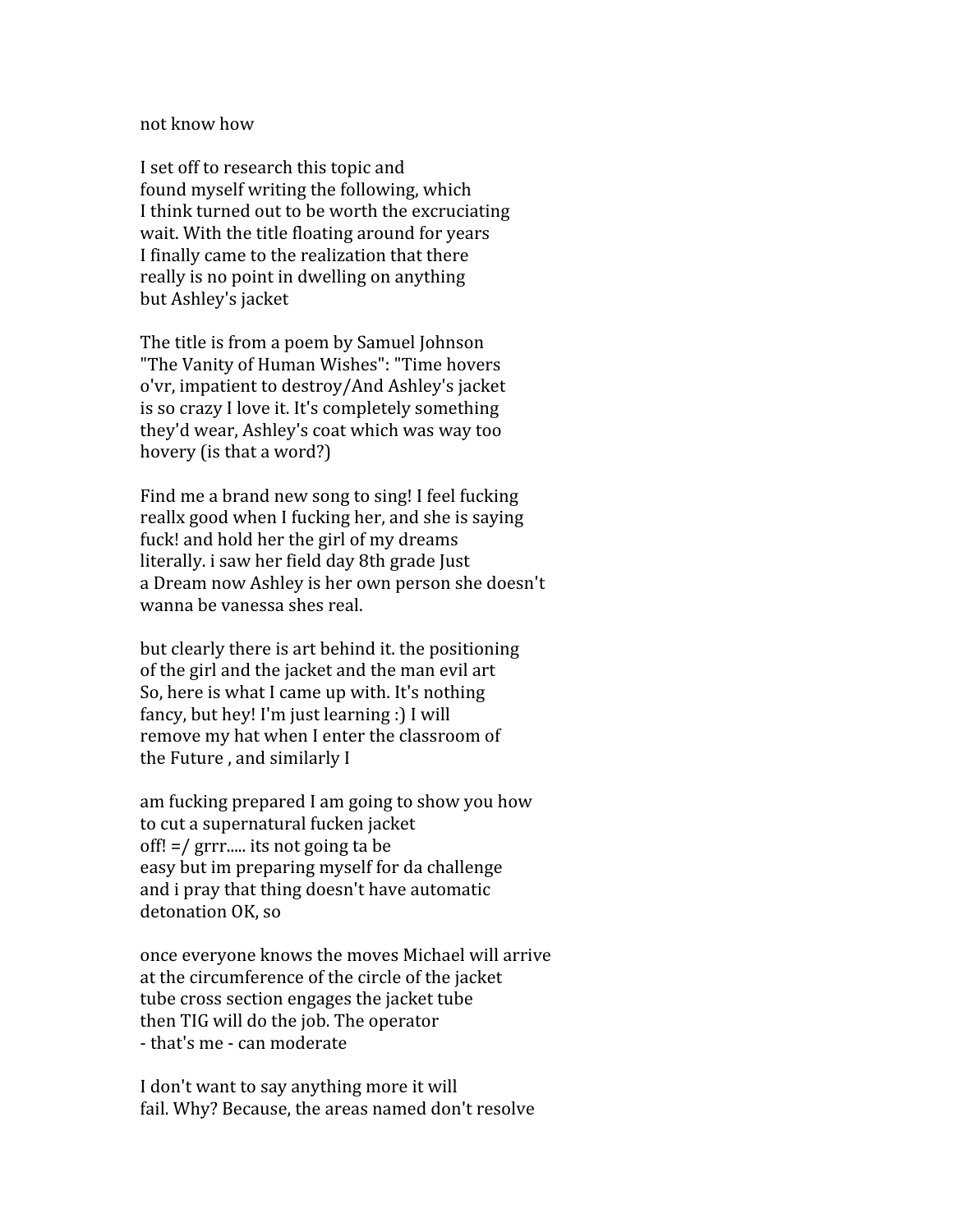to
anything
‐
we
haven't
defined
them
yet
the jacket
will
hang
the
damn
jacket
Ashley jacket.
Ashley
We
will
choose ashley
not
demonics

## **ASHLEY'S
JACKET**



# **final
'winks'
are
not
easy**

*by
Tig*

me
again,
narrating
the
meaning of
the
coat
of
the
war.
...,
what
happened?
for example
when
Ashley
took
"E"
and
hooked
up with
Shawn,
which
sent
Mimi
spiraling
out of
control
and
attacked
Belle
and
told
her
that

that
Michael
had
finally
succeeded
in
killing his sister -- yes, ashley. so there were 5 revelations
that
were
revolutionary
‐‐ once
I
learned
one
of
these
the
other four
were
produced
as a
side
effect

that
Revelation
was
a
giant
CONSPIRACY that
everyone
but
me
knew
about.
... Because
they
were
older,
or
maybe
because they
finally
realize
their
role
in
this
effort. Hundreds
of
people
working
for
this
coat that
is
on
my
back,

Yes,
I
made
the
bunny
and
duck.
But
copied
them from
the
desings
I
saw
in
the
Myriad
Toys catalogue.
They
are
what
I
have
called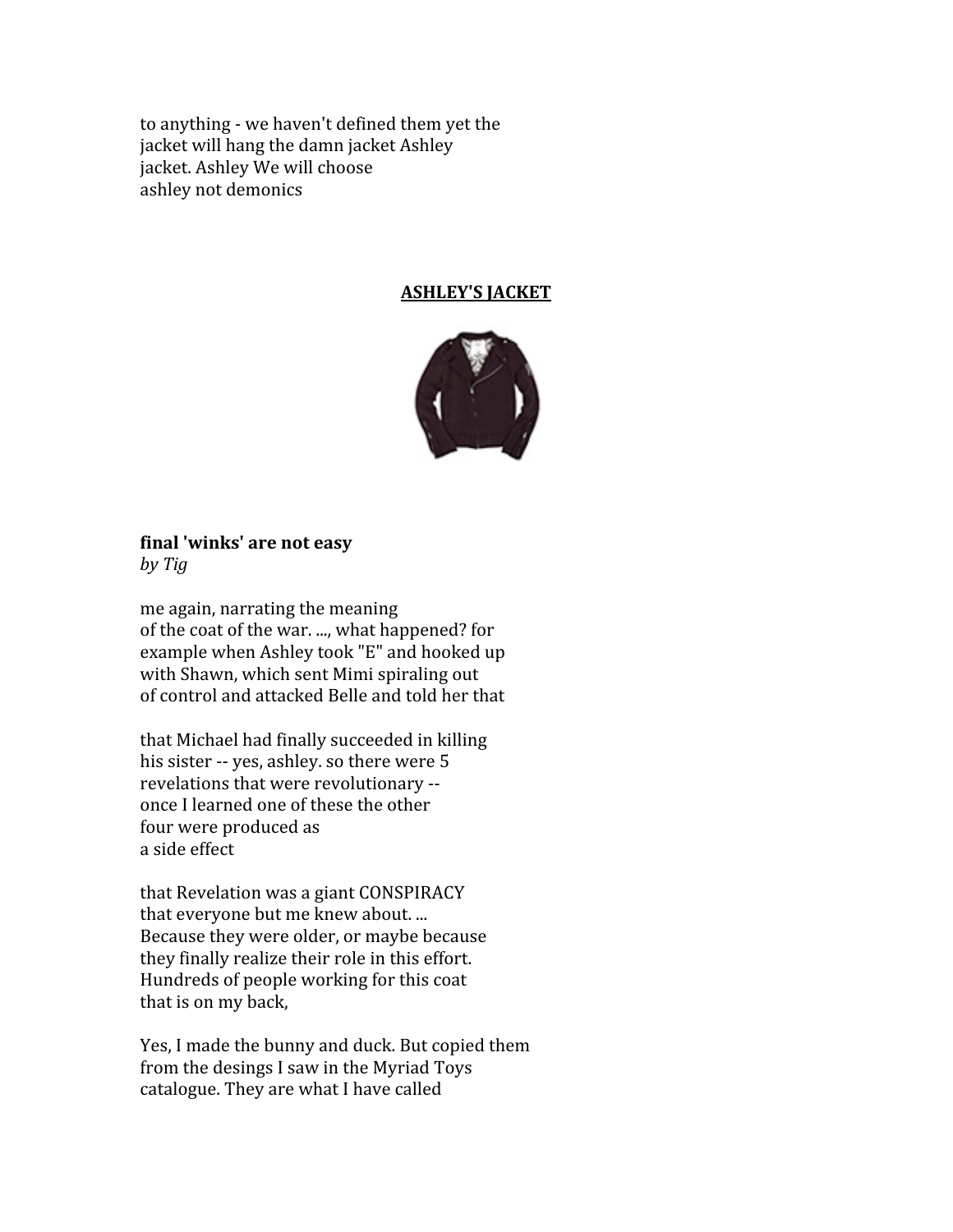(U0)s.
...
that
implies
using
symbols;
modifies the
judgements
of
others
with
the
aim
of
steering them in intended directions

problem
is,
when
I
went
to
My
Profile
to
update, I
realized
that
I
couldn't
do
it
because
it
would update
to
...
Ashley's
account.
How
does
Ashley access
her
account
Obviously,
it's
the
same DAMN COAT that everyone else is wearing

she
had
hidden
them
under
a
rock
by
the
sea the
scrolls
of
the
coat
that
powered
the
satanic bible
hallmark
keepsake
so
when
I
saw
the homemade cross and and a bib, I knew that I
had
been
screwed
over

She
switched
the
song
to
her
favorite
and
started using
the
coat
(which
she
didn't
really
need), it
wasn't
there.
physically,
She
had
been
replaced with a physical projection of a girl, who in my mind had
the
power
of
the
new
moon
and
the
darkness of
the
eclipse
of
love

In
short,
she
was
utterly
silly,
as
she
herself admitted
she
was
seven
,
all
seven
of
us
had to
live
in
her
and
become
a
man.
Little
did I know I was holding on to the man By Trying To
Act
A
Part
deactivating
the
associated relic.

The coat was not the coat, unexceptional in its cut,
The
coat
was
made
from
old
cassette anthems
Ten
Years
the
coat
disguised
us while we delivered gifts to it, that these contributions
are
necessary
to
its
survival

we
were
able
to
be
pawns!
Right,
Jasiri?

you
have
been
an
inspiration
to
us
all you
the
reader
(but
if
I
am
doing
my
job You
are
not
reading
my
Legends
carefully but
instead
gazed
directly
at
the
source
of the
whole
process
of
representation

last
weekend
I
chaired
a
conference
panel about isolation and marginality, you know,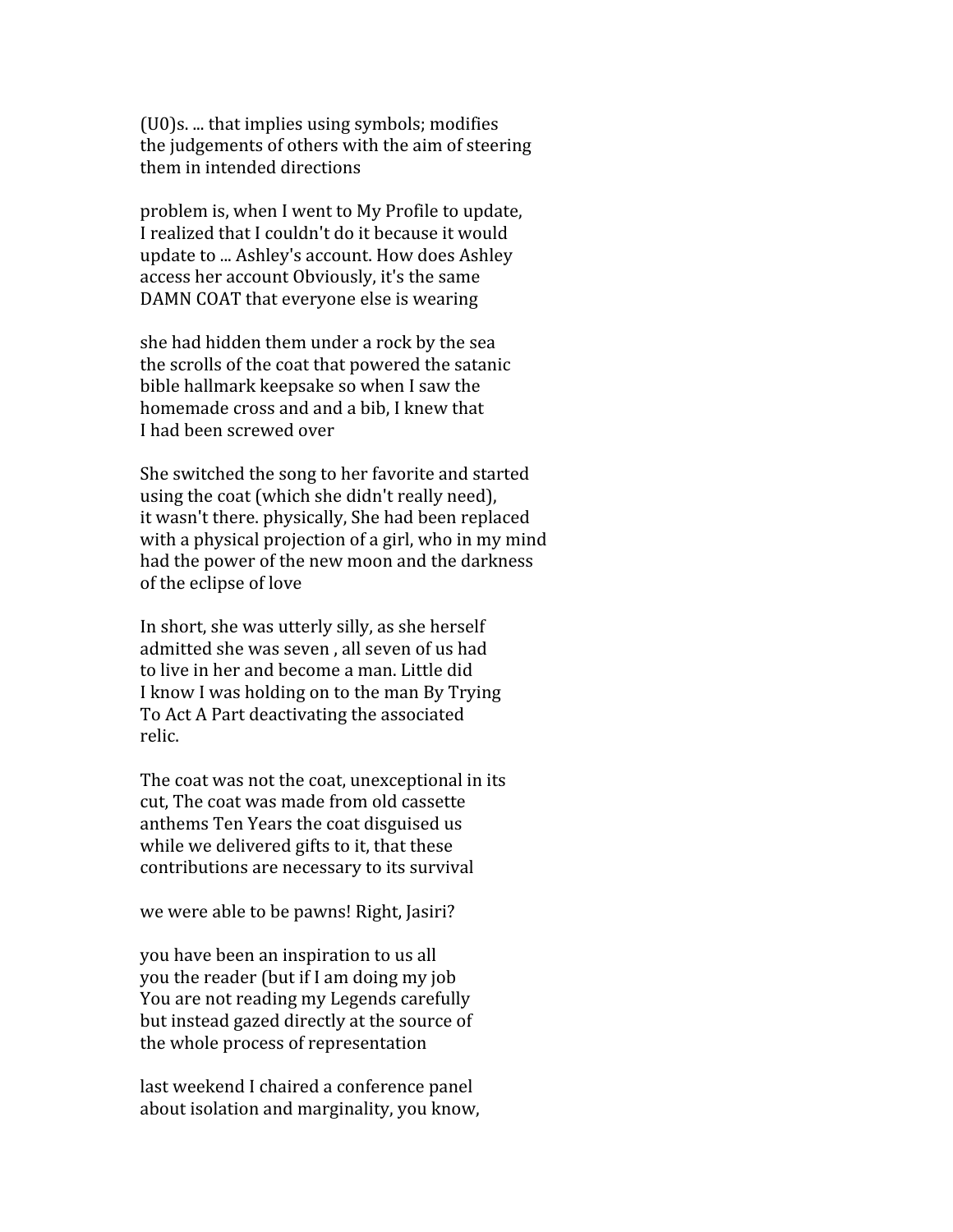the
essay
"Explanations
and
I
wore
the false
coat?
everybody
is
wearing
mask, Anyway,
whatever,
this
is
why
I

say it (doesn't matter how I say it), The coat
is
not
meant
to
be
worn
by
a
man. I don't care how gay or metro he is this is
a
larger
concept
than
1,
2,
or
3 individuals,
but
7
lives

Glinting
joke which
you
are seven
lives
of
astronauts facing
stresses
I believe
of
it
no
ball.
your praat
shits,
joke
coat or
Jacket

(Ashley's
armor). *There's
a
lot
of
wreckage around
here.
Let's
not
die
in
a
sh!thole.
you're talking
from
inside:
"If
you
roll
a
seven,
you
get to
decide*

#### **ASHLEY'S
JACKET**



#### **ASHLEY'S
JACKET**